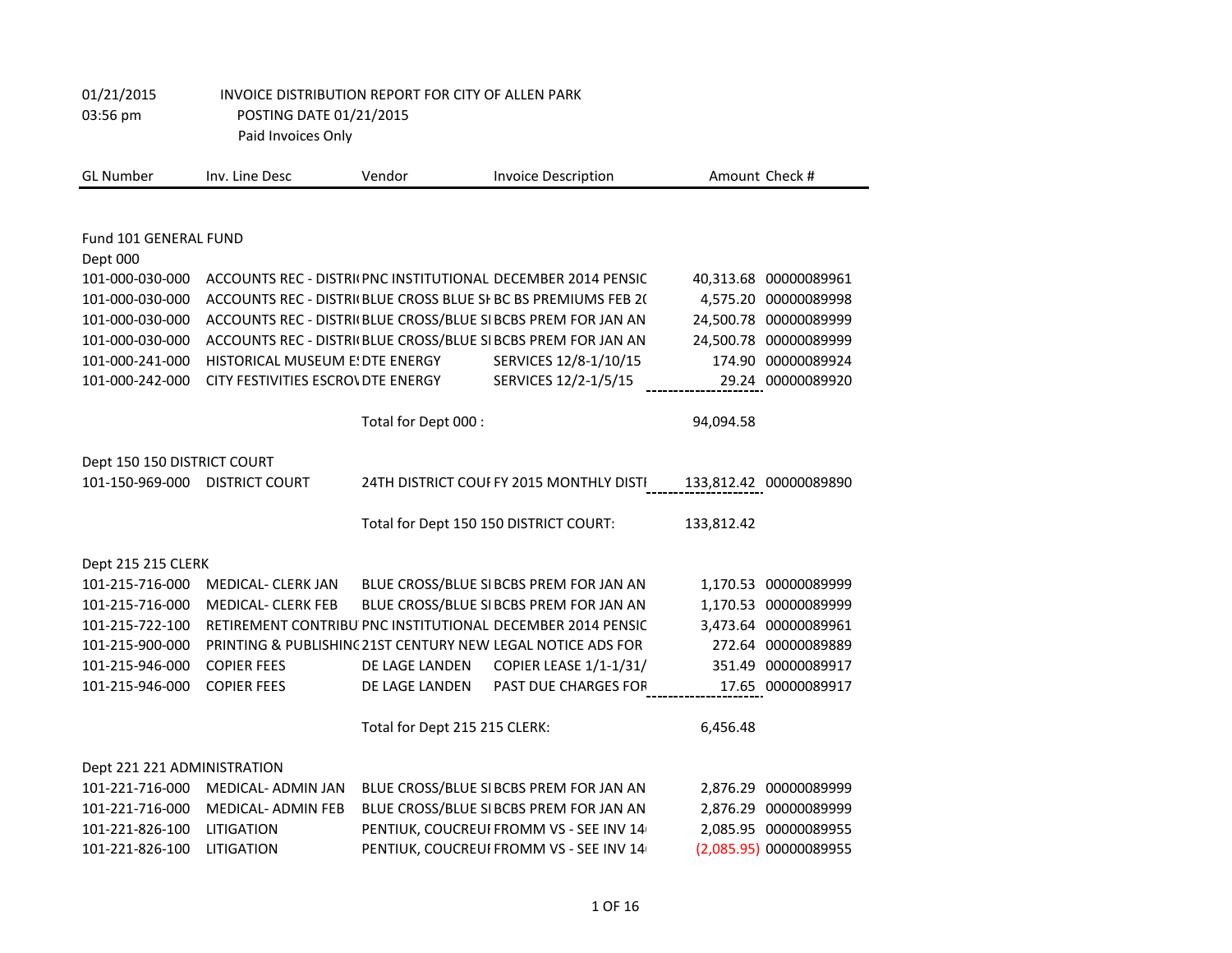| <b>GL Number</b> | Inv. Line Desc    | Vendor | <b>Invoice Description</b>                                     | Amount Check #          |
|------------------|-------------------|--------|----------------------------------------------------------------|-------------------------|
|                  |                   |        |                                                                |                         |
| 101-221-826-100  | <b>LITIGATION</b> |        | PENTIUK, COUCREUI FROMM VS - PMT ON IN                         | 3,260.01 00000089955    |
| 101-221-826-100  | <b>LITIGATION</b> |        | PENTIUK, COUCREUI FROMM VS - PMT ON IN                         | (1, 174.06) 00000089955 |
| 101-221-826-100  |                   |        | LITIGATION- SEE INV 174 PENTIUK, COUCREUI FROMM VS - PMT ON IN | (2,085.95) 00000089955  |
| 101-221-826-100  | <b>LITIGATION</b> |        | PENTIUK, COUCREUI FROMM VS SEE INV 174                         | 3,142.24 00000089955    |
| 101-221-826-100  |                   |        | LITIGATION- WRITE OFF PENTIUK, COUCREUI FROMM VS SEE INV 174   | (3, 142.24) 00000089955 |
| 101-221-826-100  | <b>LITIGATION</b> |        | PENTIUK, COUCREUI FROMM VS SEE INV 173                         | 3,142.24 00000089955    |
| 101-221-826-100  | LITIGATION        |        | PENTIUK, COUCREUI FROMM VS SEE INV 173                         | (3, 142.24) 00000089955 |
| 101-221-826-100  | <b>LITIGATION</b> |        | PENTIUK, COUCREUI FROMM VS SEE INV 173.                        | 3,142.24 00000089955    |
| 101-221-826-100  | <b>LITIGATION</b> |        | PENTIUK, COUCREUI FROMM VS SEE INV 173.                        | (3, 142.24) 00000089955 |
| 101-221-826-100  | LITIGATION        |        | PENTIUK, COUCREUI FROMM VS SEE INV 173.                        | 3,142.24 00000089955    |
| 101-221-826-100  | LITIGATION        |        | PENTIUK, COUCREUI FROMM VS SEE INV 173.                        | (3, 142.24) 00000089955 |
| 101-221-826-100  | LITIGATION        |        | PENTIUK, COUCREUI FROMM VS FINAL PMT S                         | 2,052.00 00000089955    |
| 101-221-826-100  | <b>LITIGATION</b> |        | PENTIUK, COUCREUI FROMM VS FINAL PMT S                         | (2,052.00) 00000089955  |
| 101-221-826-100  | <b>LITIGATION</b> |        | PENTIUK, COUCREUI FROMM VS FINAL PMT S                         | 8.26 00000089955        |
| 101-221-826-100  | <b>LITIGATION</b> |        | PENTIUK, COUCREUI FROMM VS FINAL PMT S                         | (8.26) 00000089955      |
| 101-221-826-100  | <b>LITIGATION</b> |        | PENTIUK, COUCREUI FROMM VS FINAL PMT S                         | 290.00 00000089955      |
| 101-221-826-100  | LITIGATION        |        | PENTIUK, COUCREUI FROMM VS FINAL PMT S                         | (290.00) 00000089955    |
| 101-221-826-100  | <b>LITIGATION</b> |        | PENTIUK, COUCREUI FROMM VS FINAL PMT S                         | 792.00 00000089955      |
| 101-221-826-100  | <b>LITIGATION</b> |        | PENTIUK, COUCREUI FROMM VS FINAL PMT S                         | (792.00) 00000089955    |
| 101-221-826-100  | LITIGATION        |        | PENTIUK, COUCREUI FROMM VS FINAL PMT S                         | 1,293.95 00000089955    |
| 101-221-826-100  | <b>LITIGATION</b> |        | PENTIUK, COUCREUI FROMM VS FINAL PMT                           | 792.00 00000089955      |
| 101-221-826-100  | <b>LITIGATION</b> |        | PENTIUK, COUCREUI FROMM VS SEE PMT ON                          | 2,085.95 00000089955    |
| 101-221-826-100  | <b>LITIGATION</b> |        | PENTIUK, COUCREUI FROMM VS SEE PMT ON                          | (2,085.95) 00000089955  |
| 101-221-826-100  | <b>LITIGATION</b> |        | PENTIUK, COUCREUI LIBRARY CONVERSION W                         | 1,108.00 00000089955    |
| 101-221-826-100  | LITIGATION        |        | PENTIUK, COUCREUI LIBRARY CONVERSION W                         | (1,108.00) 00000089955  |
| 101-221-826-100  | <b>LITIGATION</b> |        | PENTIUK, COUCREUI LIT BEATON VS WRITE O                        | 298.79 00000089955      |
| 101-221-826-100  | LITIGATION        |        | PENTIUK, COUCREUI LIT BEATON VS WRITE O                        | (298.79) 00000089955    |
| 101-221-826-100  | <b>LITIGATION</b> |        | PENTIUK, COUCREUI LIT- ALLEN PARK-TEC                          | 1,182.73 00000089955    |
| 101-221-826-100  | <b>LITIGATION</b> |        | PENTIUK, COUCREUI LIT- ALLEN PARK-TEC                          | (1,182.73) 00000089955  |
| 101-221-826-100  | <b>LITIGATION</b> |        | PENTIUK, COUCREUI HAYES CONTAINMENT V                          | 2,016.86 00000089955    |
| 101-221-826-100  | <b>LITIGATION</b> |        | PENTIUK, COUCREUI HAYES CONTAINMENT V                          | (2,016.86) 00000089955  |
| 101-221-826-100  | LITIGATION        |        | PENTIUK, COUCREUI HAYES-BOOMER ETHICS                          | 4,643.76 00000089955    |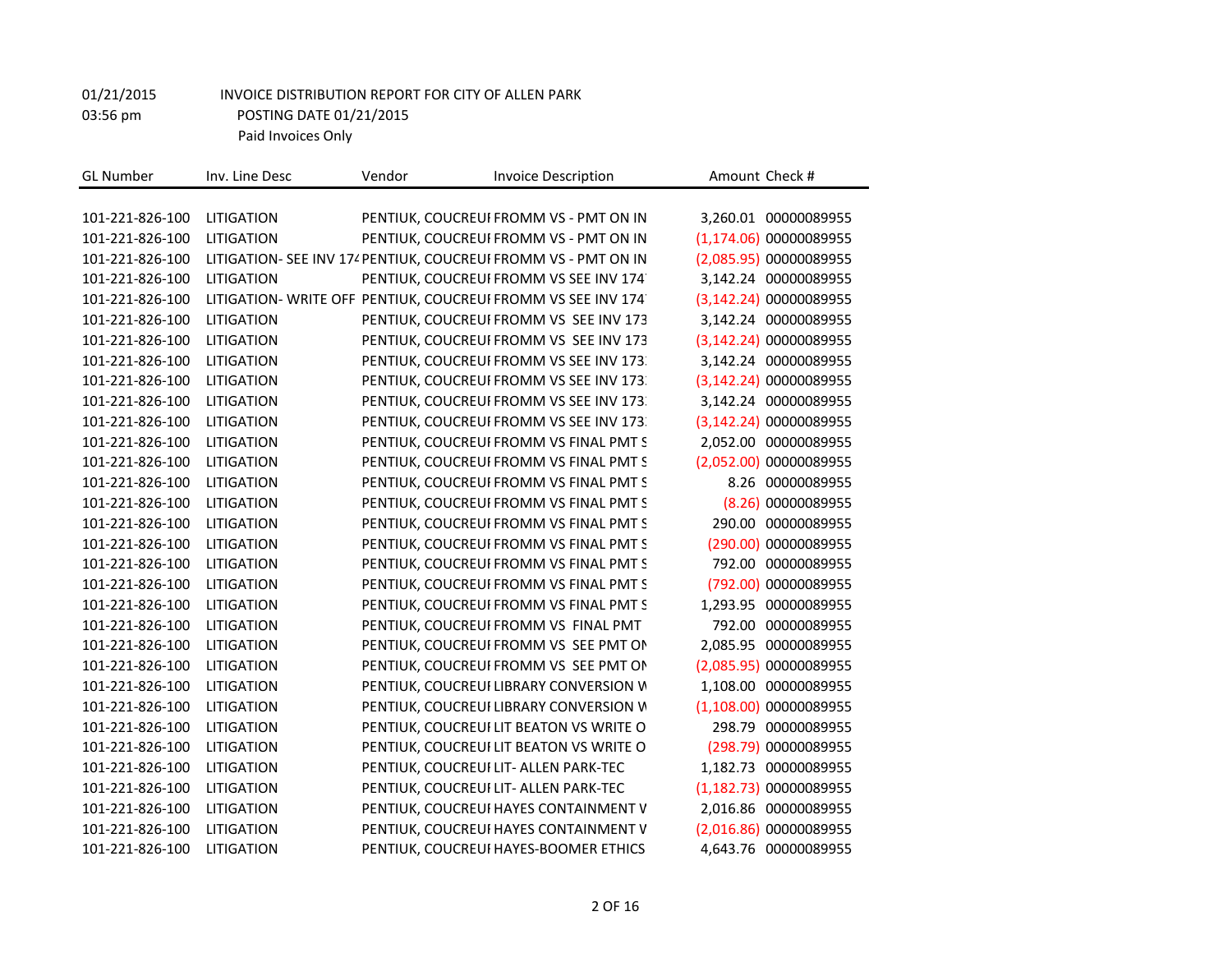| <b>GL Number</b>      | Inv. Line Desc                                                | Vendor                                   | <b>Invoice Description</b> |                              |           | Amount Check #         |
|-----------------------|---------------------------------------------------------------|------------------------------------------|----------------------------|------------------------------|-----------|------------------------|
|                       |                                                               |                                          |                            |                              |           |                        |
| 101-221-826-100       | <b>LITIGATION</b>                                             | PENTIUK, COUCREUI HAYES-BOOMER ETHICS    |                            |                              |           | (4,643.76) 00000089955 |
| 101-221-826-100       | LITIGATION                                                    | PENTIUK, COUCREUI HAYES-FOLKS ETHICS WI  |                            |                              |           | 7,606.80 00000089955   |
| 101-221-826-100       | LITIGATION                                                    | PENTIUK, COUCREUI HAYES-FOLKS ETHICS WI  |                            |                              |           | (7,606.80) 00000089955 |
| 101-221-826-100       | <b>LITIGATION</b>                                             | PENTIUK, COUCREUI STUDIO INVESTIGATION   |                            |                              |           | 1.80 00000089955       |
| 101-221-826-100       | LITIGATION                                                    | PENTIUK, COUCREUI STUDIO INVESTIGATION   |                            |                              |           | (1.80) 00000089955     |
| 101-221-826-100       | <b>LITIGATION</b>                                             | PENTIUK, COUCREUI CC ALLEN PARK SEC WRI  |                            |                              |           | 385.94 00000089955     |
| 101-221-826-100       | LITIGATION                                                    | PENTIUK, COUCREUI CC ALLEN PARK SEC WRI  |                            |                              |           | (385.94) 00000089955   |
| 101-221-826-100       | <b>LITIGATION</b>                                             | PENTIUK, COUCREUI MULLINS-COMPLAINT BO   |                            |                              |           | 2.850.99 00000089955   |
| 101-221-826-100       | <b>LITIGATION</b>                                             | PENTIUK, COUCREUI MULLINS-COMPLAINT BO   |                            |                              |           | (2,850.99) 00000089955 |
| 101-221-826-100       | <b>LITIGATION</b>                                             | PENTIUK, COUCREUI LIT FORD MOTOR COMP    |                            |                              |           | 161.85 00000089955     |
| 101-221-826-100       | LITIGATION                                                    | PENTIUK, COUCREUI LIT FORD MOTOR COMP    |                            |                              |           | (161.85) 00000089955   |
| 101-221-962-000       | MISCELLANEOUS-82450 LINCOLN PARK, CITY 2014 WINTER TAX        |                                          |                            |                              |           | 38.33 00000089945      |
| 101-221-962-000       | MISCELLANEOUS-82450: LINCOLN PARK, CITY 2014 WINTER TAX       |                                          |                            |                              |           | 38.33 00000089945      |
| 101-221-962-000       | <b>MISCELLANEOUS</b>                                          | <b>ABILITA</b>                           |                            | <b>PROFESSIONAL SERVICE:</b> |           | 8,148.10 00000089892   |
| 101-221-963-000       | PROFESSIONAL SERVICE: MAT COURT RECORI RTAB MEETING 12/3/14   |                                          |                            |                              |           | 45.00 00000089949      |
| 101-221-963-000       | PROFESSIONAL SERVICE: MAT COURT RECORI RTAB MEETING 12/3/14   |                                          |                            |                              |           | 147.00 00000089949     |
| 101-221-976-000       | BLOCK GRANTS-15609 I BAUDER CONSTRUC INSTALL APRILAIRE 500N   |                                          |                            |                              |           | 460.00 00000089908     |
| 101-221-976-000       | <b>BLOCK GRANTS</b>                                           | REFLECTIONS BUILDI REPAIRS ON ROOF, FURN |                            |                              |           | 10,350.00 00000090003  |
|                       |                                                               |                                          |                            |                              |           |                        |
|                       |                                                               | Total for Dept 221 221 ADMINISTRATION:   |                            |                              | 27,065.29 |                        |
|                       |                                                               |                                          |                            |                              |           |                        |
| Dept 225 225 ASSESSOR |                                                               |                                          |                            |                              |           |                        |
| 101-225-716-000       | MEDICAL- ASSESSING JA BLUE CROSS/BLUE SI BCBS PREM FOR JAN AN |                                          |                            |                              |           | 388.89 00000089999     |
| 101-225-716-000       | MEDICAL- ASSESSING FE BLUE CROSS/BLUE SI BCBS PREM FOR JAN AN |                                          |                            |                              |           | 388.89 00000089999     |
| 101-225-900-000       | PRINTING & PUBLISHINC CENTRON DATA SER' PRINTING/MAILING ASSI |                                          |                            |                              |           | 5,185.00 00000089911   |
| 101-225-963-000       | PROFESSIONAL SERVICE! GARY EVANKO LLC TIMESHEET FOR HOURS     |                                          |                            |                              |           | 97.50 00000089929      |
| 101-225-963-000       | PROFESSIONAL SERVICE: MEGHAN PORTER LL TIMESHEET FOR PAYROL   |                                          |                            |                              |           | 1,120.00 00000089950   |
|                       |                                                               |                                          |                            |                              |           |                        |
|                       |                                                               | Total for Dept 225 225 ASSESSOR:         |                            |                              | 7,180.28  |                        |
|                       |                                                               |                                          |                            |                              |           |                        |
| Dept 230 230 FINANCE  |                                                               |                                          |                            |                              |           |                        |
| 101-230-716-000       | MEDICAL- FINANCE JAN BLUE CROSS/BLUE SI BCBS PREM FOR JAN AN  |                                          |                            |                              |           | 1,320.71 00000089999   |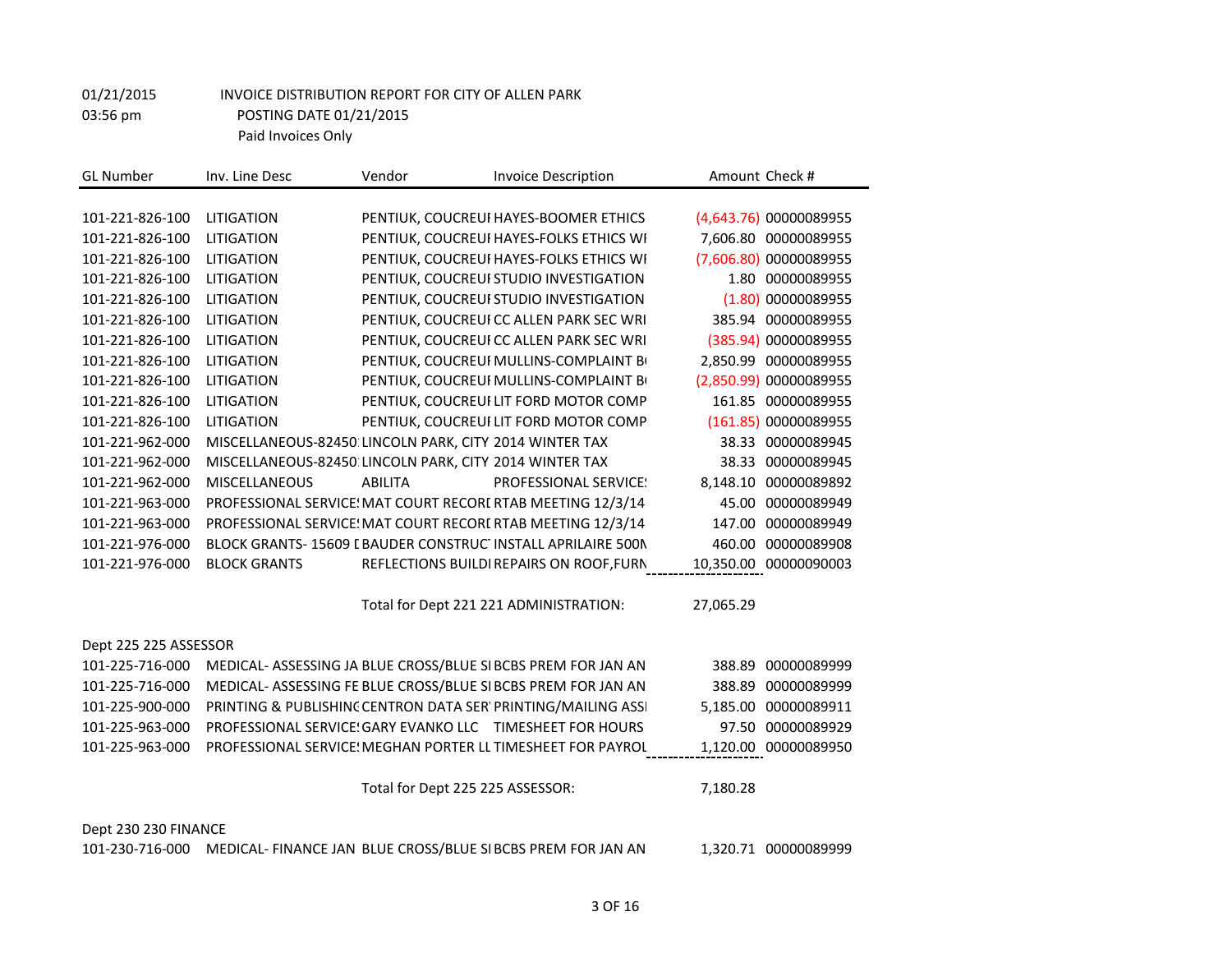| <b>GL Number</b>               | Inv. Line Desc                                                | Vendor                            | <b>Invoice Description</b>                                                     |          | Amount Check #        |
|--------------------------------|---------------------------------------------------------------|-----------------------------------|--------------------------------------------------------------------------------|----------|-----------------------|
| 101-230-716-000                | <b>MEDICAL-FIN FEB</b>                                        |                                   | BLUE CROSS/BLUE SIBCBS PREM FOR JAN AN 1,320.71 00000089999                    |          |                       |
|                                |                                                               | Total for Dept 230 230 FINANCE:   |                                                                                | 2,641.42 |                       |
| Dept 263 263 CITY HALL         |                                                               |                                   |                                                                                |          |                       |
| 101-263-853-000                | TELEPHONE- CITY HALL AT & T LONG DISTAN SERVICE 12/2-12/31/14 |                                   |                                                                                |          | 1.31 00000089903      |
| 101-263-853-000                | TELEPHONE- ADM INS                                            | AT & T                            | SERVICE 1/1-1/31/15                                                            |          | 527.65 00000089900    |
| 101-263-853-000                | TELEPHONE-TREASURER AT & T                                    |                                   | SERVICE 1/1-1/31/15                                                            |          | 24.59 00000089900     |
| 101-263-853-000                | TELEPHONE- ADM OFFICAT & T                                    |                                   | SERVICE 1/1-1/31/15                                                            |          | 1,642.35 00000089900  |
| 101-263-920-000                | UTILITIES-CITY HALL                                           | DTE ENERGY                        | SERVICES 12/3-1/7/15                                                           |          | 4,208.79 00000089924  |
| 101-263-931-000                | <b>BUILDING MAINTENANC LOWE'S</b>                             |                                   | SUPPLIES 12/2/14-12/24                                                         |          | 4.74 00000089946      |
| 101-263-931-000                |                                                               |                                   | BUILDING MAINTENANC SAM'S CLUB DIRECT SUPPLIES 11/210/14-12/                   |          | 49.18 00000089967     |
| 101-263-931-000                |                                                               |                                   | BUILDING MAINTENANC SAM'S CLUB DIRECT SUPPLIES 11/210/14-12/ 51.42 00000089967 |          |                       |
|                                |                                                               |                                   |                                                                                |          |                       |
|                                |                                                               | Total for Dept 263 263 CITY HALL: |                                                                                | 6,510.03 |                       |
|                                |                                                               |                                   |                                                                                |          |                       |
| Dept 305 305 POLICE DEPARTMENT |                                                               |                                   |                                                                                |          |                       |
| 101-305-716-000                |                                                               |                                   | MEDICAL- TREASURER J/ BLUE CROSS/BLUE SI BCBS PREM FOR JAN AN                  |          | 36,898.67 00000089999 |
| 101-305-716-000                | <b>MEDICAL-POLICE FEB</b>                                     |                                   | BLUE CROSS/BLUE SI BCBS PREM FOR JAN AN                                        |          | 36,898.67 00000089999 |
| 101-305-720-000                | <b>DENTAL</b>                                                 |                                   | SOUTHPOINTE VETEIVETERINARY SERVICE FC                                         |          | 67.20 00000089974     |
| 101-305-722-100                |                                                               |                                   | RETIREMENT CONTRIBU PNC INSTITUTIONAL DECEMBER 2014 PENSIC                     |          | 51,677.87 00000089961 |
| 101-305-757-000                | <b>OPERATING SUPPLIES</b>                                     |                                   | IBM CORPORATION AS/400 ALERT SYSTEM S                                          |          | 135.00 00000089939    |
| 101-305-757-000                | <b>OPERATING SUPPLIES</b>                                     |                                   | KONICA MINOLTA BI COPIER USAGE 12/1-12/                                        |          | 55.98 00000089944     |
| 101-305-853-000                | <b>TELEPHONE-POLICE</b>                                       |                                   | AT & T LONG DISTAN SERVICE 12/2-12/31/14                                       | 15.07    | 00000089903           |
| 101-305-853-000                | TELEPHONE-POLICE/COLAT & T                                    |                                   | SERVICE 1/1-1/31/15                                                            |          | 136.92 00000089900    |
| 101-305-853-000                | TELEPHONE-POLICE FAX AT & T                                   |                                   | SERVICE 1/1-1/31/15                                                            |          | 1,141.42 00000089900  |
| 101-305-931-000                | BUILDING MAINTENANC CINTAS CORP.                              |                                   | <b>UNIFORMS POLICE</b>                                                         |          | 33.65 00000089912     |
| 101-305-931-000                | <b>BUILDING MAINTENANC CINTAS CORP.</b>                       |                                   | <b>UNIFORMS POLICE</b>                                                         |          | 33.65 00000089912     |
| 101-305-931-000                | <b>BUILDING MAINTENANC LOWE'S</b>                             |                                   | SUPPLIES 12/2/14-12/24                                                         | 72.83    | 00000089946           |
| 101-305-931-000                |                                                               |                                   | BUILDING MAINTENANC SAM'S CLUB DIRECT SUPPLIES 11/210/14-12/                   | 49.18    | 00000089967           |
| 101-305-931-000                |                                                               |                                   | BUILDING MAINTENANC SAM'S CLUB DIRECT SUPPLIES 11/210/14-12/                   |          | 51.42 00000089967     |
| 101-305-934-500                | COMPUTER BREAK-FIX SOUTHERN MICHIGA COMPUTER SERVICES         |                                   |                                                                                |          | 680.00 00000089973    |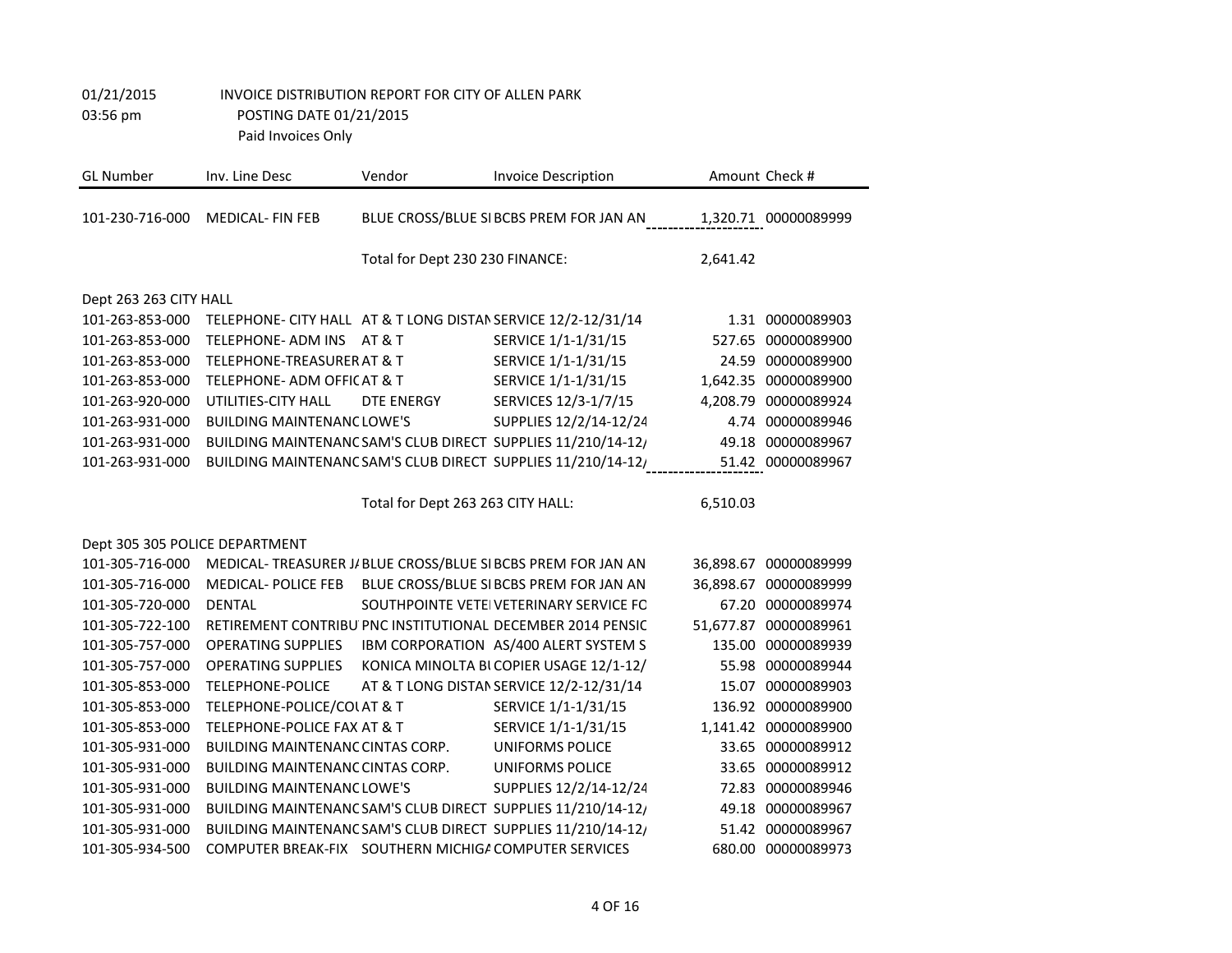| <b>GL</b> Number             | Inv. Line Desc                                          | Vendor                                        | <b>Invoice Description</b>                                     |            | Amount Check #        |
|------------------------------|---------------------------------------------------------|-----------------------------------------------|----------------------------------------------------------------|------------|-----------------------|
| 101-305-939-000              |                                                         |                                               | VEHICLE MAINTENANCE CLASSIC AUTO WASH SERVICE FOR THE MONT     |            | 202.80 00000089914    |
| 101-305-961-000              |                                                         |                                               | POL. TRAIN-ACT 302 ST. MACOMB COMMUNED SEMINAR FOR OFFICI      |            | 400.00 00000089948    |
|                              |                                                         |                                               |                                                                |            |                       |
|                              |                                                         |                                               | Total for Dept 305 305 POLICE DEPARTMENT:                      | 128,550.33 |                       |
| Dept 340 340 FIRE DEPARTMENT |                                                         |                                               |                                                                |            |                       |
| 101-340-716-000              |                                                         |                                               | MEDICAL- CITY HALL JAN BLUE CROSS/BLUE SI BCBS PREM FOR JAN AN |            | 25,455.14 00000089999 |
| 101-340-716-000              | <b>MEDICAL-FIRE FEB</b>                                 |                                               | BLUE CROSS/BLUE SI BCBS PREM FOR JAN AN                        | 25,455.14  | 00000089999           |
| 101-340-722-100              |                                                         |                                               | RETIREMENT CONTRIBU PNC INSTITUTIONAL DECEMBER 2014 PENSIC     |            | 40,963.43 00000089961 |
| 101-340-757-500              | <b>RESCUE SUPPLIES</b>                                  |                                               | BAKER'S GAS & WELIOXYGEN CYLINDER RENT                         |            | 113.26 00000089906    |
| 101-340-757-500              | <b>RESCUE SUPPLIES</b>                                  | <b>J &amp; B MEDICAL SUPP RESCUE SUPPLIES</b> |                                                                | 872.89     | 00000089940           |
| 101-340-757-500              | <b>RESCUE SUPPLIES</b>                                  | <b>ARROW INTERNATIC RESCUE SUPPLIES</b>       |                                                                |            | 557.98 00000089899    |
| 101-340-805-000              | AMBULANCE BILLING                                       |                                               | ACCUMED BILLING II DECEMBER 2014 BILLING                       |            | 3,255.60 00000089893  |
| 101-340-920-000              | UTILITIES- 6730 ROOSEV DTE ENERGY                       |                                               | SERVICES 12/3-1/6/15                                           |            | 2,162.72 00000089924  |
| 101-340-920-000              | UTILITIES-6730 ROOSEVIDTE ENERGY                        |                                               | SERVICES 12/3-1/6/15                                           |            | 2,162.72 00000089920  |
| 101-340-931-000              | <b>BUILDING MAINTENANC LOWE'S</b>                       |                                               | SUPPLIES 12/2/14-12/24                                         | 18.96      | 00000089946           |
| 101-340-931-000              | <b>BUILDING MAINTENANC LOWE'S</b>                       |                                               | SUPPLIES 12/2/14-12/24                                         | 22.63      | 00000089946           |
| 101-340-931-000              | <b>BUILDING MAINTENANC LOWE'S</b>                       |                                               | SUPPLIES 12/2/14-12/24                                         | 180.56     | 00000089946           |
| 101-340-939-000              |                                                         |                                               | VEHICLE MAINTENANCE GLENDALE AUTO VA VEHICLE MNT BLADES        | 26.94      | 00000089930           |
| 101-340-939-000              | VEHICLE MAINTENANCE GLENDALE AUTO VA PARTS WIPER BLADES |                                               |                                                                | 36.16      | 00000089931           |
| 101-340-939-000              | <b>VEHICLE MAINTENANCE SAFETY-KLEEN</b>                 |                                               | <b>MULTI USE PARTS CLEAN</b>                                   | 62.19      | 00000089966           |
| 101-340-939-000              | VEHICLE MAINTENANCE BAKER'S GAS & WELICYLINDER RENTAL   |                                               |                                                                | 19.45      | 00000089906           |
| 101-340-939-000              | <b>VEHICLE MAINTENANCE HALT FIRE</b>                    |                                               | <b>VEHICLE MNT</b>                                             | 290.26     | 00000089936           |
| 101-340-958-000              |                                                         |                                               | MEMBERSHIP & DUES STATE OF MICHIGAN LIFE SUPPORT VEH LISC:     | 25.00      | 00000089976           |
| 101-340-958-000              |                                                         |                                               | MEMBERSHIP & DUES EPPERSON, ROBERT REIMBURSEMENT FOR P         |            | 25.00 00000089927     |

Total for Dept 340 340 FIRE DEPARTMENT: 101,706.03

#### Dept 445 445 DEPARTMENT OF PUBLIC SERVICE

| 101-445-716-000 MEDICAL- DPS FEB | BLUE CROSS/BLUE SI BCBS PREM FOR JAN AN                                    | 5.764.12 00000089999  |
|----------------------------------|----------------------------------------------------------------------------|-----------------------|
|                                  | 101-445-722-100 RETIREMENT CONTRIBU PNC INSTITUTIONAL DECEMBER 2014 PENSIC | 18,253.55 00000089961 |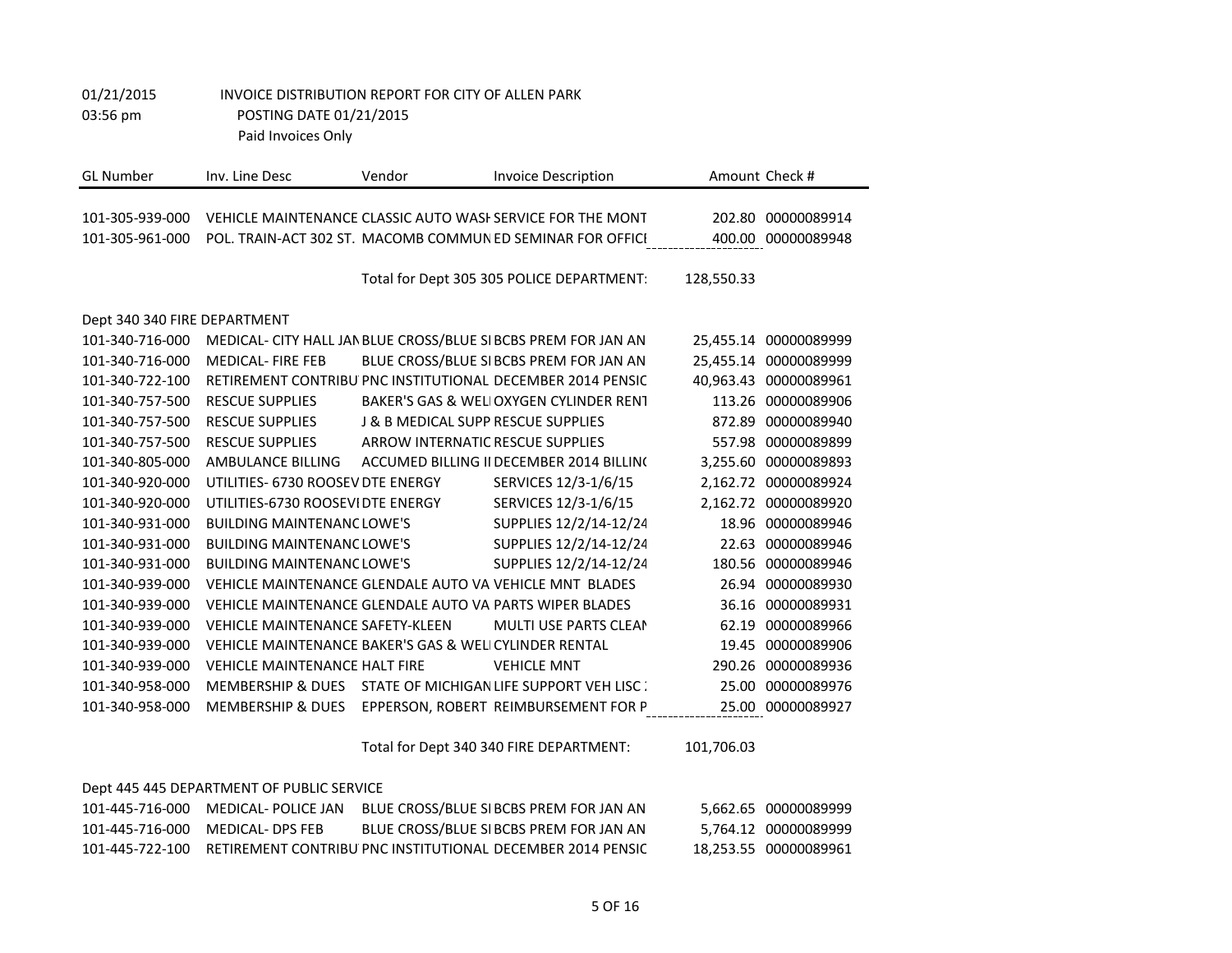| <b>GL Number</b> | Inv. Line Desc                                | Vendor                                | <b>Invoice Description</b>                                   |           | Amount Check #    |
|------------------|-----------------------------------------------|---------------------------------------|--------------------------------------------------------------|-----------|-------------------|
|                  |                                               |                                       |                                                              |           |                   |
| 101-445-751-000  | <b>GASOLINE</b>                               |                                       | OSCAR W LARSON CITANK TIGHTNESS TESTIN                       | 929.00    | 00000089953       |
| 101-445-751-000  | <b>GASOLINE</b>                               |                                       | H. DOMINE ENTERPI FUEL PUMP REPAIRS                          | 441.00    | 00000089934       |
| 101-445-757-000  | <b>OPERATING SUPPLIES</b>                     | <b>BRONER</b>                         | <b>SUPPLIES</b>                                              | 303.15    | 00000089910       |
| 101-445-757-000  | <b>OPERATING SUPPLIES</b>                     |                                       | SAM'S CLUB DIRECT SUPPLIES 11/210/14-12/                     | 19.98     | 00000089967       |
| 101-445-757-000  | OPERATING SUPPLIES-R/GLENDALE AUTO VA PARTS   |                                       |                                                              | 90.00     | 00000089931       |
| 101-445-757-000  | <b>OPERATING SUPPLIES</b>                     | <b>GLENDALE AUTO VA PARTS WASH BR</b> |                                                              | 16.39     | 00000089931       |
| 101-445-757-000  | <b>OPERATING SUPPLIES</b>                     | <b>BRONER</b>                         | <b>SUPPLIES</b>                                              | 80.88     | 00000089910       |
| 101-445-768-000  | <b>UNIFORMS</b>                               | <b>CINTAS CORP.</b>                   | <b>UNIFORMS GARAGE</b>                                       | 60.51     | 00000089912       |
| 101-445-768-000  | <b>UNIFORMS</b>                               | CINTAS CORP.                          | <b>UNFORMS GARAGE</b>                                        | 48.51     | 00000089912       |
| 101-445-768-000  | <b>UNIFORMS</b>                               | <b>CINTAS CORP.</b>                   | <b>UNIFORMS GARAGE</b>                                       |           | 62.51 00000089912 |
| 101-445-768-000  | <b>UNIFORMS</b>                               | CINTAS CORP.                          | <b>UNIFORMS GARAGE</b>                                       |           | 48.51 00000089912 |
| 101-445-768-000  | <b>UNIFORMS</b>                               | <b>CINTAS CORP.</b>                   | UNIFORMS PUBLIC SERV                                         | 92.98     | 00000089912       |
| 101-445-768-000  | <b>UNIFORMS</b>                               | CINTAS CORP.                          | UNIFORMS PUBLIC SERV                                         | 92.98     | 00000089912       |
| 101-445-768-000  | <b>UNIFORMS</b>                               | CINTAS CORP.                          | UNIFORMS PUBLIC SERV                                         | 92.98     | 00000089912       |
| 101-445-768-000  | <b>UNIFORMS</b>                               | CINTAS CORP.                          | UNIFORMS PUBLIC SERV                                         | 92.98     | 00000089912       |
| 101-445-786-000  | <b>TRAFFIC SUPPLIES</b>                       |                                       | <b>GLENDALE AUTO VA PARTS NYLON WASHERS</b>                  | 49.90     | 00000089931       |
| 101-445-786-000  | <b>TRAFFIC SUPPLIES</b>                       | ACME BOLT & NUT C SIGN HARDWARE       |                                                              | 153.90    | 00000089894       |
| 101-445-853-000  | TELEPHONE-GARAGE                              | <b>AT &amp; T</b>                     | SERVICE 1/1-1/31/15                                          | 29.27     | 00000089900       |
| 101-445-920-000  | UTILITIES- GARAGE (APT DTE ENERGY             |                                       | SERVICES 12/3-1/6/15                                         | 1,042.88  | 00000089924       |
| 101-445-920-000  | UTILITIES- 6450 ALLEN                         | DTE ENERGY                            | SERVICES 12/2-1/5/15                                         | 16.17     | 00000089920       |
| 101-445-920-000  | UTILITIES-16860 SOUTH DTE ENERGY              |                                       | SERVICES 12/3-1/6/15                                         | 834.75    | 00000089920       |
| 101-445-926-000  | STREET LIGHTING-15501 DTE ENERGY              |                                       | SERVICES 11/23-12/23/1                                       | 510.32    | 00000089923       |
| 101-445-926-000  | <b>STREET LIGHTING</b>                        | <b>DTE ENERGY</b>                     | SERVICES 12/1-12/31/14                                       | 36,430.32 | 00000089923       |
| 101-445-926-000  | <b>STREET LIGHTING</b>                        | <b>DTE ENERGY</b>                     | SERVICES 12/4-1/6/15                                         | 589.89    | 00000089923       |
| 101-445-926-000  | STREET LIGHTING-16430 DTE ENERGY              |                                       | SERVICES 12/3-1/6/15                                         | 134.61    | 00000089920       |
| 101-445-931-000  | <b>BUILDING MAINTENANCA &amp; B LOCKSMITH</b> |                                       | 10 CAM LOCKS                                                 | 7.50      | 00000089891       |
| 101-445-931-000  |                                               |                                       | BUILDING MAINTENANC ADVANCE AP STAFFI TEMP HOURS 12/22-12/   | 400.44    | 00000089895       |
| 101-445-931-000  | <b>BUILDING MAINTENANC LOWE'S</b>             |                                       | SUPPLIES 12/2/14-12/24                                       | 47.48     | 00000089946       |
| 101-445-931-000  | <b>BUILDING MAINTENANC LOWE'S</b>             |                                       | SUPPLIES 12/2/14-12/24                                       | 7.58      | 00000089946       |
| 101-445-931-000  |                                               |                                       | BUILDING MAINTENANC SAM'S CLUB DIRECT SUPPLIES 11/210/14-12/ | 23.06     | 00000089967       |
| 101-445-931-000  |                                               |                                       | BUILDING MAINTENANC GLENDALE AUTO VA PARTS TRACTOR UTILITY   | 64.50     | 00000089931       |
| 101-445-931-000  |                                               |                                       | BUILDING MAINTENANC ADVANCE AP STAFFI SEAN HANNAH TEMP SI    | 125.35    | 00000089895       |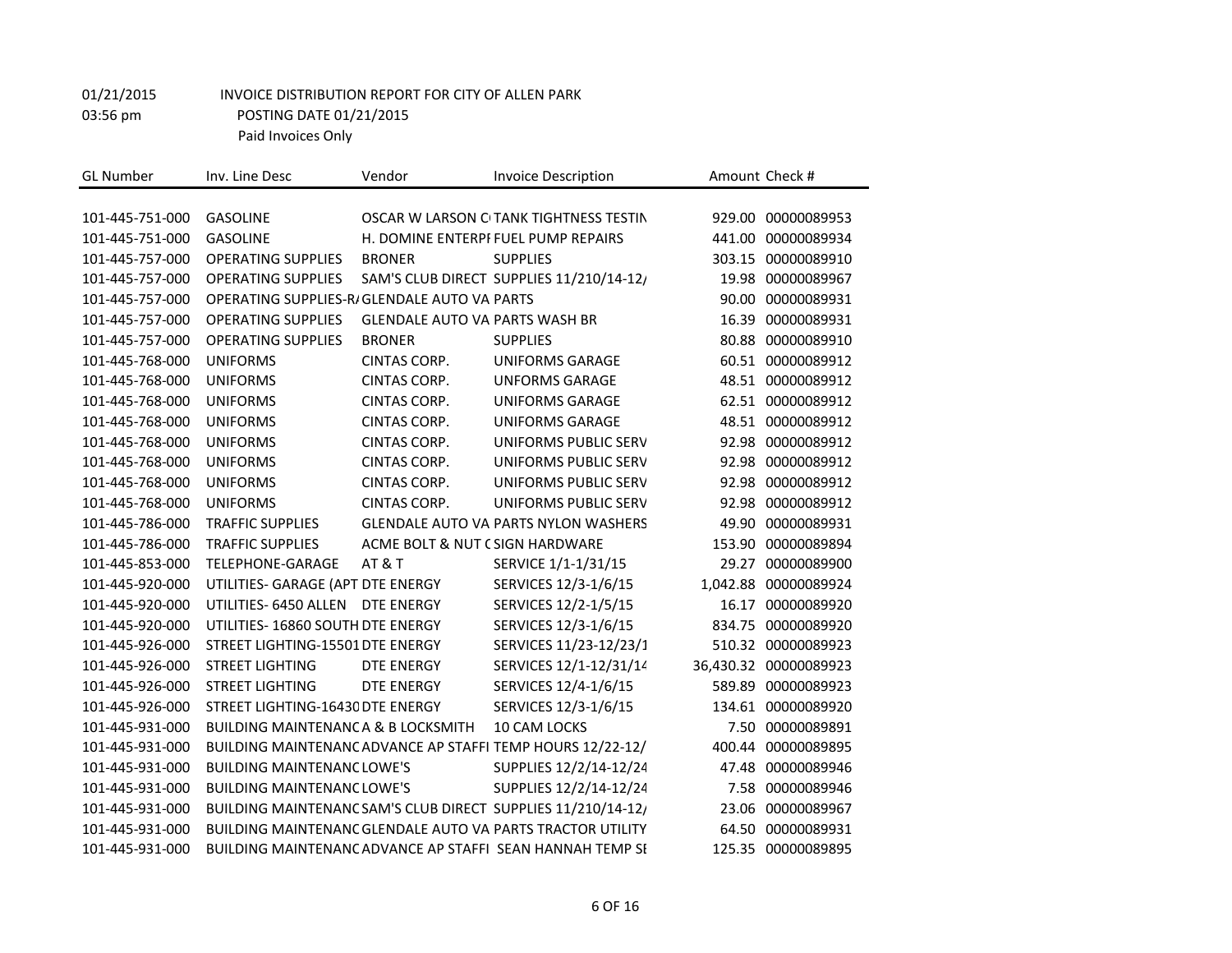| <b>GL Number</b>         | Inv. Line Desc                                        | Vendor            | <b>Invoice Description</b>                                   |           | Amount Check #    |
|--------------------------|-------------------------------------------------------|-------------------|--------------------------------------------------------------|-----------|-------------------|
|                          |                                                       |                   |                                                              |           |                   |
| 101-445-931-000          | <b>BUILDING MAINTENANC ACCESS POINT</b>               |                   | TEMP SERVICES 7/28-/8,                                       | 681.60    | 00000089895       |
| 101-445-931-000          | <b>BUILDING MAINTENANC ACCESS POINT</b>               |                   | TEMP SERVICES 11/17-1                                        | 673.08    | 00000089895       |
| 101-445-939-000          | VEHICLE MAINTENANCE KIMBALL MIDWEST                   |                   | SUPPLIES PLOW BOLTS                                          | 176.46    | 00000089943       |
| 101-445-939-000          |                                                       |                   | VEHICLE MAINTENANCE KIMBALL MIDWEST SUPPLIES FOR VEHICLES    | 404.84    | 00000089943       |
| 101-445-939-000          | <b>VEHICLE MAINTENANCE SAFETY-KLEEN</b>               |                   | <b>MULTI USE PARTS CLEAN</b>                                 | 62.19     | 00000089966       |
| 101-445-939-000          | VEHICLE MAINTENANCE BAKER'S GAS & WELICYLINDER RENTAL |                   |                                                              | 19.49     | 00000089906       |
| 101-445-962-000          | <b>MISCELLANEOUS</b>                                  |                   | COMPREHENSIVE TE ANNUAL ADMIN RANDO                          | 275.00    | 00000089916       |
| 101-445-962-000          | <b>MISCELLANEOUS</b>                                  | SELECTION.COM     | PRE EMPLOYMENT BACK                                          |           | 86.00 00000089971 |
|                          |                                                       |                   |                                                              |           |                   |
|                          |                                                       |                   | Total for Dept 445 445 DEPARTMENT OF PUB                     | 74,999.26 |                   |
|                          |                                                       |                   |                                                              |           |                   |
| Dept 707 707 PARKS & REC |                                                       |                   |                                                              |           |                   |
| 101-707-716-000          | <b>MEDICAL-FIRE JAN</b>                               |                   | BLUE CROSS/BLUE SI BCBS PREM FOR JAN AN                      | 388.89    | 00000089999       |
| 101-707-716-000          |                                                       |                   | MEDICAL- PRK/REC FEB BLUE CROSS/BLUE SI BCBS PREM FOR JAN AN | 388.89    | 00000089999       |
| 101-707-760-000          | <b>SENIOR ACTIVITIES</b>                              |                   | SAM'S CLUB DIRECT SUPPLIES 11/210/14-12/                     | 58.40     | 00000089967       |
| 101-707-853-000          | <b>TELEPHONE-CHARLIE BRAT &amp; T</b>                 |                   | SERVICE 1/1-1/31/15                                          | 22.44     | 00000089900       |
| 101-707-853-000          | <b>TELEPHONE-ARENA OFF AT &amp; T</b>                 |                   | SERVICE 1/1-1/31/15                                          | 44.92     | 00000089900       |
| 101-707-920-000          | <b>UTILITIES</b>                                      |                   | ALLEN PARK, CITY OF WATER BILL 6615 ROOSI                    | 21.32     | 00000089898       |
| 101-707-920-000          | UTILITIES- 4320 LAUREN DTE ENERGY                     |                   | SERVICES 12/4-1/2/15                                         | 268.82    | 00000089924       |
| 101-707-920-000          | UTILITIES- 6615 ROOSEV DTE ENERGY                     |                   | SERVICES 12/3-1/6/15                                         | 542.39    | 00000089924       |
| 101-707-920-000          | UTILITIES-6615 ROOSEVIDTE ENERGY                      |                   | SERVICES 11/3-01/6/15                                        | 61.32     | 00000089920       |
| 101-707-920-000          | UTILITIES-10777 PELHAN DTE ENERGY                     |                   | SERVICES 12/9-1/12/15                                        | 29.24     | 00000089920       |
| 101-707-920-000          | UTILITIES-8803 PELHAM DTE ENERGY                      |                   | SERVICES 12/9-1/12/15                                        | 12.34     | 00000089920       |
| 101-707-920-000          | UTILITIES-8801 PELHAM DTE ENERGY                      |                   | SERVICES 12/9-1/12/15                                        | 47.50     | 00000089920       |
| 101-707-920-000          | UTILITIES-5000 ARNO                                   | <b>DTE ENERGY</b> | SERVICES 12/3-1/6/15                                         | 10.30     | 00000089920       |
| 101-707-920-000          | UTILITIES-19325 CHAMP DTE ENERGY                      |                   | SERVICES 12/3-1/6/15                                         | 29.94     | 00000089920       |
| 101-707-939-000          | <b>VEHICLE MAINTENANCE SAFETY-KLEEN</b>               |                   | MULTI USE PARTS CLEAN                                        | 62.19     | 00000089966       |
| 101-707-939-000          | VEHICLE MAINTENANCE BAKER'S GAS & WELICYLINDER RENTAL |                   |                                                              | 19.45     | 00000089906       |

Total for Dept 707 707 PARKS & REC: 2,008.35

Dept 751 751 COMMUNITY CENTER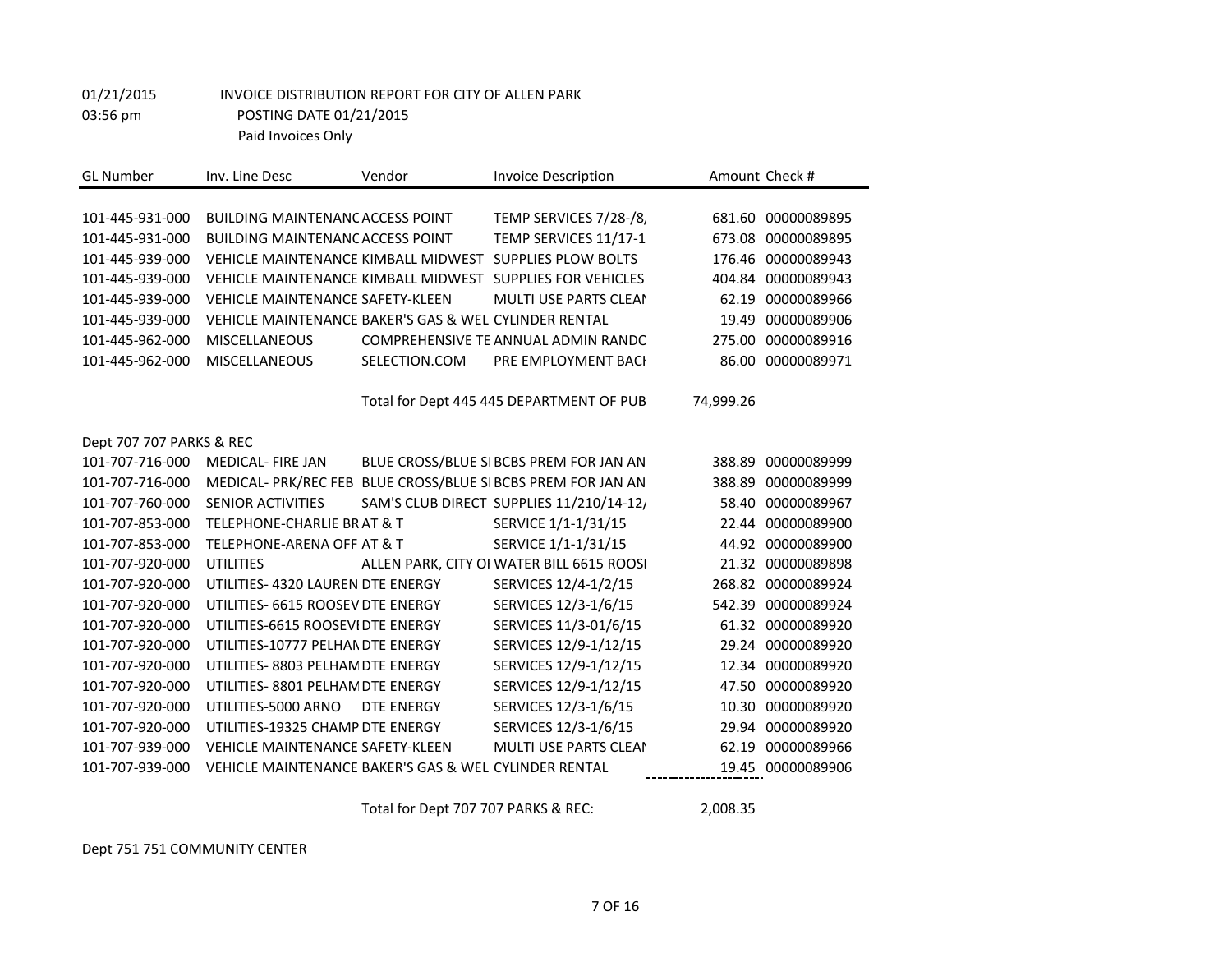| Inv. Line Desc<br>Vendor                | <b>Invoice Description</b>  |                                                                                                                                                                                                                                                                                                                                                                                                                                                                                                                                                                                                                                                                                                                                                                                                                                                                                           | Amount Check #        |
|-----------------------------------------|-----------------------------|-------------------------------------------------------------------------------------------------------------------------------------------------------------------------------------------------------------------------------------------------------------------------------------------------------------------------------------------------------------------------------------------------------------------------------------------------------------------------------------------------------------------------------------------------------------------------------------------------------------------------------------------------------------------------------------------------------------------------------------------------------------------------------------------------------------------------------------------------------------------------------------------|-----------------------|
|                                         |                             |                                                                                                                                                                                                                                                                                                                                                                                                                                                                                                                                                                                                                                                                                                                                                                                                                                                                                           |                       |
| <b>OPERATING SUPPLIES</b><br>PEPSI COLA | <b>SUPPLIES COMMUNITY (</b> |                                                                                                                                                                                                                                                                                                                                                                                                                                                                                                                                                                                                                                                                                                                                                                                                                                                                                           | 868.57 00000089960    |
| <b>OPERATING SUPPLIES</b>               |                             | 18.47                                                                                                                                                                                                                                                                                                                                                                                                                                                                                                                                                                                                                                                                                                                                                                                                                                                                                     | 00000089932           |
| <b>OPERATING SUPPLIES</b>               |                             | 532.44                                                                                                                                                                                                                                                                                                                                                                                                                                                                                                                                                                                                                                                                                                                                                                                                                                                                                    | 00000089977           |
| <b>OPERATING SUPPLIES</b>               |                             |                                                                                                                                                                                                                                                                                                                                                                                                                                                                                                                                                                                                                                                                                                                                                                                                                                                                                           | 316.32 00000089977    |
| <b>OPERATING SUPPLIES</b>               |                             | 111.55                                                                                                                                                                                                                                                                                                                                                                                                                                                                                                                                                                                                                                                                                                                                                                                                                                                                                    | 00000089967           |
| <b>OPERATING SUPPLIES</b>               |                             |                                                                                                                                                                                                                                                                                                                                                                                                                                                                                                                                                                                                                                                                                                                                                                                                                                                                                           | 00000089967           |
| PROF. SERV. - OTHER                     |                             | 216.00                                                                                                                                                                                                                                                                                                                                                                                                                                                                                                                                                                                                                                                                                                                                                                                                                                                                                    | 00000089962           |
| PROF. SERV. - OTHER                     |                             | 177.00                                                                                                                                                                                                                                                                                                                                                                                                                                                                                                                                                                                                                                                                                                                                                                                                                                                                                    | 00000089962           |
|                                         | PRE-EMPLOYMENT BACI         |                                                                                                                                                                                                                                                                                                                                                                                                                                                                                                                                                                                                                                                                                                                                                                                                                                                                                           | 00000089971           |
|                                         | PRE-EMPLOYMENT BACI         | 30.00                                                                                                                                                                                                                                                                                                                                                                                                                                                                                                                                                                                                                                                                                                                                                                                                                                                                                     | 00000089971           |
|                                         |                             | 1,095.29                                                                                                                                                                                                                                                                                                                                                                                                                                                                                                                                                                                                                                                                                                                                                                                                                                                                                  | 00000089897           |
| UTILITIES- 15800 WHITE DTE ENERGY       | SERVICES 12/3-1/6/15        |                                                                                                                                                                                                                                                                                                                                                                                                                                                                                                                                                                                                                                                                                                                                                                                                                                                                                           | 8,530.50 00000089924  |
| <b>BUILDING MAINTENANC GRAINGER</b>     | <b>LAMPHOLDER ADAPTER</b>   | 143.52                                                                                                                                                                                                                                                                                                                                                                                                                                                                                                                                                                                                                                                                                                                                                                                                                                                                                    | 00000089933           |
| <b>BUILDING MAINTENANC GRAINGER</b>     | 7-LAMP HOLDER ADAPT         |                                                                                                                                                                                                                                                                                                                                                                                                                                                                                                                                                                                                                                                                                                                                                                                                                                                                                           | 43.68 00000089933     |
| <b>BUILDING MAINTENANC HAWKINS, PAT</b> | <b>SUPPLIES</b>             | 8.46                                                                                                                                                                                                                                                                                                                                                                                                                                                                                                                                                                                                                                                                                                                                                                                                                                                                                      | 00000089937           |
| <b>BUILDING MAINTENANC LOWE'S</b>       | SUPPLIES 12/2/14-12/24      | 165.76                                                                                                                                                                                                                                                                                                                                                                                                                                                                                                                                                                                                                                                                                                                                                                                                                                                                                    | 00000089946           |
| <b>BUILDING MAINTENANC LOWE'S</b>       | SUPPLIES 12/2/14-12/24      | 18.63                                                                                                                                                                                                                                                                                                                                                                                                                                                                                                                                                                                                                                                                                                                                                                                                                                                                                     | 00000089946           |
|                                         |                             | 33.00                                                                                                                                                                                                                                                                                                                                                                                                                                                                                                                                                                                                                                                                                                                                                                                                                                                                                     | 00000089919           |
|                                         |                             | 200.00                                                                                                                                                                                                                                                                                                                                                                                                                                                                                                                                                                                                                                                                                                                                                                                                                                                                                    | 00000089926           |
|                                         |                             | 426.44                                                                                                                                                                                                                                                                                                                                                                                                                                                                                                                                                                                                                                                                                                                                                                                                                                                                                    | 00000089972           |
| EQUIPMENT MAINTENA HAWKINS, PAT         | <b>SUPPLIES</b>             | 4.23                                                                                                                                                                                                                                                                                                                                                                                                                                                                                                                                                                                                                                                                                                                                                                                                                                                                                      | 00000089937           |
| CAPITAL OUTLAY                          |                             |                                                                                                                                                                                                                                                                                                                                                                                                                                                                                                                                                                                                                                                                                                                                                                                                                                                                                           | 350.00 00000089972    |
|                                         |                             |                                                                                                                                                                                                                                                                                                                                                                                                                                                                                                                                                                                                                                                                                                                                                                                                                                                                                           |                       |
|                                         |                             | 13,454.27                                                                                                                                                                                                                                                                                                                                                                                                                                                                                                                                                                                                                                                                                                                                                                                                                                                                                 |                       |
|                                         |                             |                                                                                                                                                                                                                                                                                                                                                                                                                                                                                                                                                                                                                                                                                                                                                                                                                                                                                           |                       |
| Dept 864 864 RETIREE HEALTHCARE         |                             |                                                                                                                                                                                                                                                                                                                                                                                                                                                                                                                                                                                                                                                                                                                                                                                                                                                                                           |                       |
| MEDICAL-RETIREES                        |                             |                                                                                                                                                                                                                                                                                                                                                                                                                                                                                                                                                                                                                                                                                                                                                                                                                                                                                           | 75,355.59 00000089998 |
|                                         |                             |                                                                                                                                                                                                                                                                                                                                                                                                                                                                                                                                                                                                                                                                                                                                                                                                                                                                                           | 76,483.26 00000089999 |
|                                         |                             |                                                                                                                                                                                                                                                                                                                                                                                                                                                                                                                                                                                                                                                                                                                                                                                                                                                                                           | 76,040.13 00000089999 |
|                                         |                             | <b>GORDON FOOD SERV SUPPLIES</b><br>SYSCO DETROIT LLC CONCESSION SUPPLIES F<br>SYSCO DETROIT LLC CONCESSION SUPPLIES<br>SAM'S CLUB DIRECT SUPPLIES 11/210/14-12/<br>SAM'S CLUB DIRECT SUPPLIES 11/210/14-12/<br>REDGUARD FIRE & SI FIRE ALARM JAN -MAR 2<br>REDGUARD FIRE & S BURGLAR ALARM JAN-M<br>PROF. SERV. - E LOCKARISELECTION.COM<br>PROF. SERV. - M MORRI! SELECTION.COM<br>ALLEN PARK, CITY OF WATER BILL 15800 WHIT<br>EQUIPMENT MAINTENA DSM SAW & KNIFE L BLADE SHARPENING<br>EQUIPMENT MAINTENA ELITE LABORATORIE: JANUARY WATER TREAT<br>EQUIPMENT MAINTENA SERV-ICE REFRIGERA SERVICE CALL INSTALL N<br>SERV-ICE REFRIGERA SERVICE CALL WHEEL RE<br>Total for Dept 751 751 COMMUNITY CENTER:<br>BLUE CROSS BLUE SI BC BS PREMIUMS FEB 20<br>MEDICAL- RETIREES JAN BLUE CROSS/BLUE SI BCBS PREM FOR JAN AN<br>MEDICAL-RETIREES FEB BLUE CROSS/BLUE SI BCBS PREM FOR JAN AN | 134.41<br>30.00       |

Total for Dept 864 864 RETIREE HEALTHCARE: 227,878.98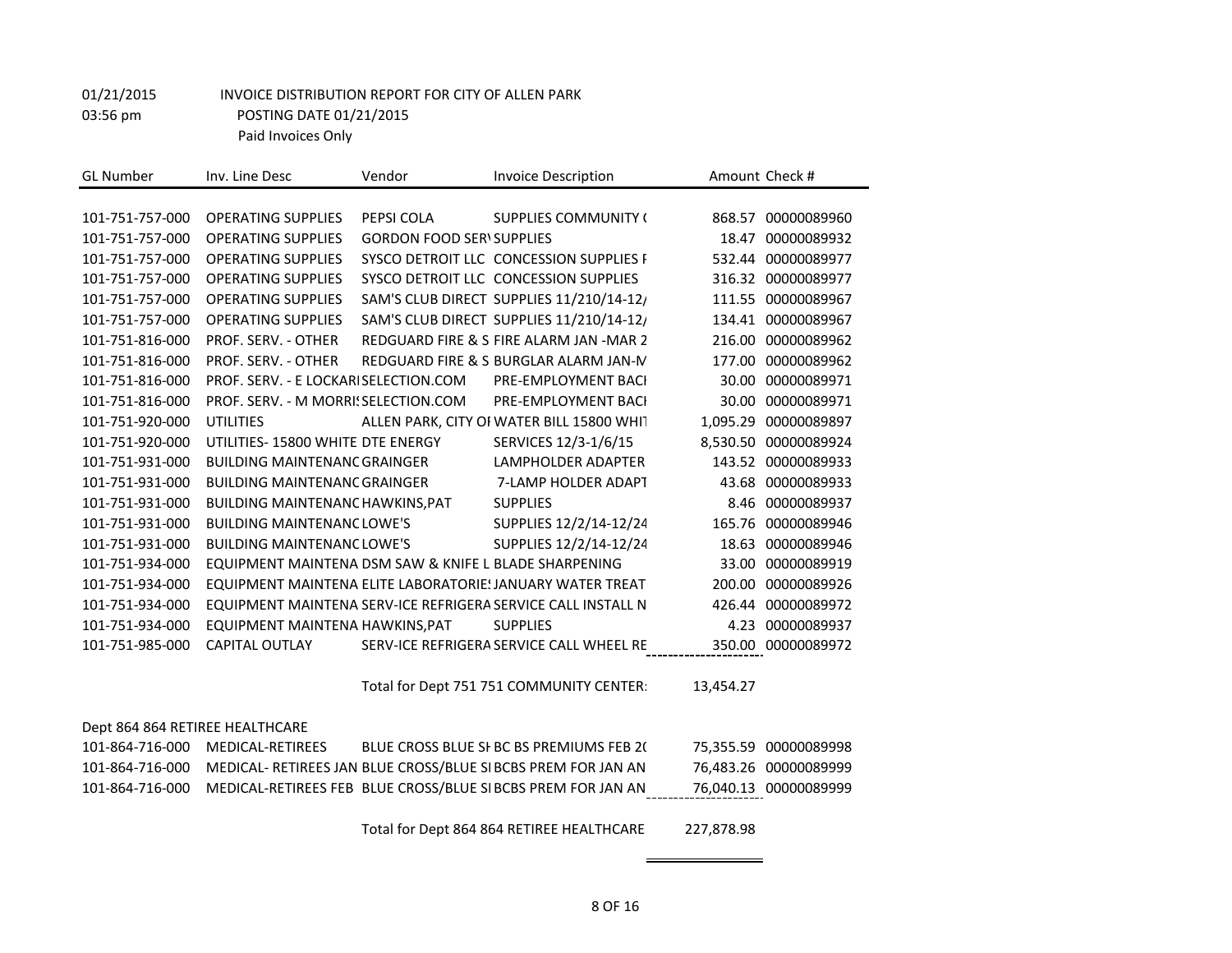| 01/21/2015<br>03:56 pm                                        | INVOICE DISTRIBUTION REPORT FOR CITY OF ALLEN PARK<br>POSTING DATE 01/21/2015<br>Paid Invoices Only |        |                                                                               |            |                       |
|---------------------------------------------------------------|-----------------------------------------------------------------------------------------------------|--------|-------------------------------------------------------------------------------|------------|-----------------------|
| <b>GL Number</b>                                              | Inv. Line Desc                                                                                      | Vendor | <b>Invoice Description</b>                                                    |            | Amount Check #        |
|                                                               |                                                                                                     |        | Total for Fund 101 GENERAL FUND:                                              | 826,357.72 |                       |
| Fund 202 MAJOR STREET FUND<br>Dept 479 PRESERVATION - STREETS |                                                                                                     |        |                                                                               |            |                       |
|                                                               | 202-479-757-000 OPERATING SUPPLIES                                                                  |        | <b>BARRETT MICHIGAN CP-5 PAVE 192</b>                                         |            | 752.00 00000089907    |
| 202-479-801-205                                               |                                                                                                     |        | PROF'L SERVICES - DOMI WAYNE COUNTY - ACTRAFFIC SIGNAL MAINT                  |            | 18,892.42 00000089984 |
|                                                               | 202-479-801-205 PROF'L SERVICES -                                                                   |        | WAYNE COUNTY - ACTRAFFIC SIGNAL MNT 11                                        |            | 2,243.76 00000089984  |
|                                                               |                                                                                                     |        | Total for Dept 479 PRESERVATION - STREETS:                                    | 21,888.18  |                       |
| Dept 505 CONSTRUCTION - STREETS                               |                                                                                                     |        |                                                                               |            |                       |
|                                                               |                                                                                                     |        | 202-505-985-200 CAPITAL OUTLAY - MILL/ WADE-TRIM/ASSOCI PROF SERV 11/2-11/29/ |            | 474.03 00000089982    |
|                                                               |                                                                                                     |        | Total for Dept 505 CONSTRUCTION - STREETS                                     | 474.03     |                       |
|                                                               |                                                                                                     |        | Total for Fund 202 MAJOR STREET FUND:                                         | 22,362.21  |                       |
| Fund 203 LOCAL STREET FUND                                    |                                                                                                     |        |                                                                               |            |                       |
| Dept 475 475 TRAFFIC SERVICES                                 | 203-475-757-000 OPERATING SUPPLIES                                                                  |        | <b>WENSCO SIGN SUPP SUPPLIES</b>                                              |            | 192.85 00000089985    |
|                                                               |                                                                                                     |        | Total for Dept 475 475 TRAFFIC SERVICES:                                      | 192.85     |                       |
| Dept 479 PRESERVATION - STREETS                               |                                                                                                     |        |                                                                               |            |                       |
|                                                               | 203-479-757-000 OPERATING SUPPLIES                                                                  |        | <b>BARRETT MICHIGAN CP-5 PAVE 192</b>                                         |            | 752.00 00000089907    |
|                                                               |                                                                                                     |        | Total for Dept 479 PRESERVATION - STREETS:                                    | 752.00     |                       |
|                                                               |                                                                                                     |        | Total for Fund 203 LOCAL STREET FUND:                                         | 944.85     |                       |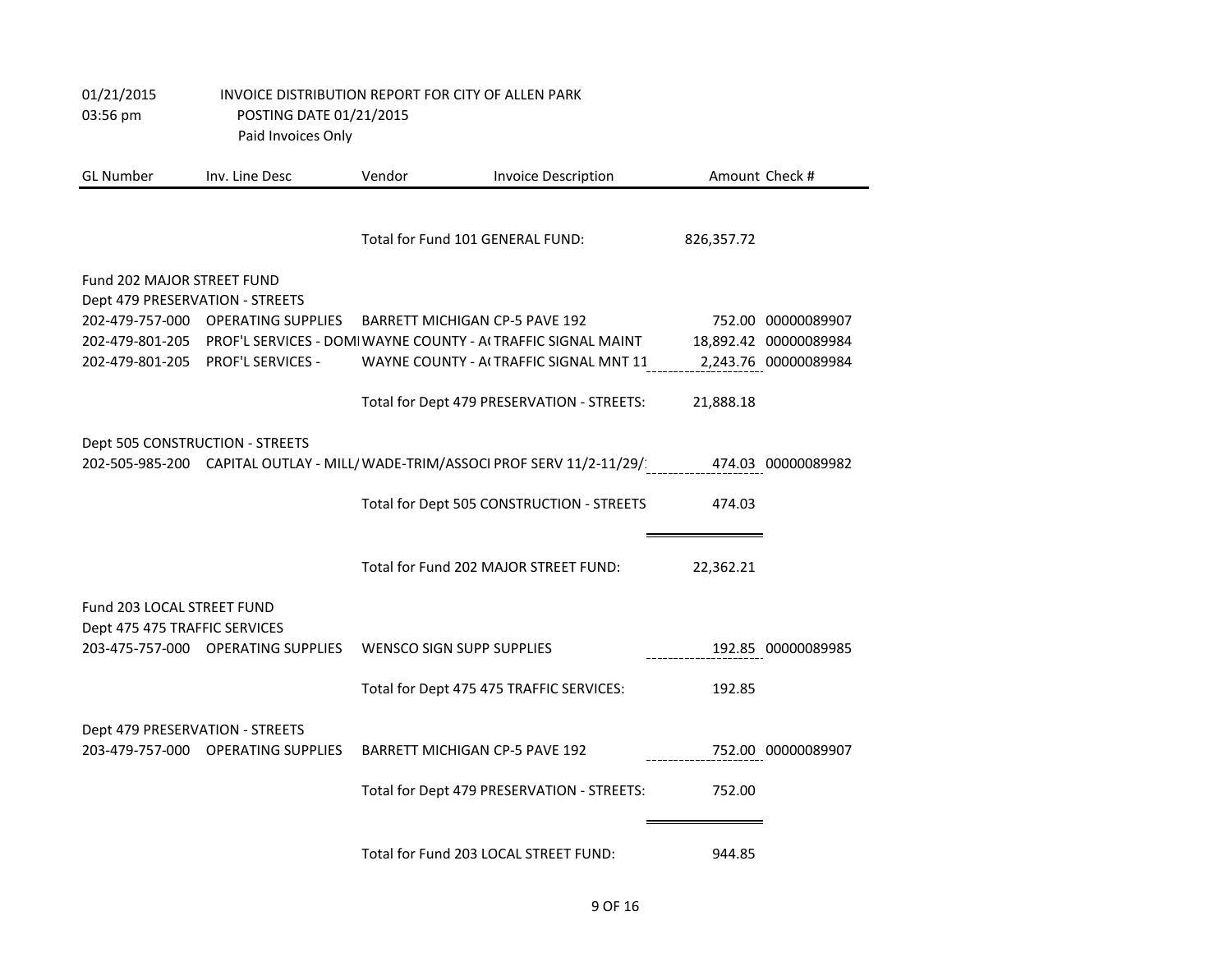| <b>GL Number</b>                              | Inv. Line Desc                   | Vendor                            | <b>Invoice Description</b>                                   |           | Amount Check #        |
|-----------------------------------------------|----------------------------------|-----------------------------------|--------------------------------------------------------------|-----------|-----------------------|
|                                               |                                  |                                   |                                                              |           |                       |
| Fund 226 RUBBISH FUND<br>Dept 450 450 RUBBISH |                                  |                                   |                                                              |           |                       |
| 226-450-819-000                               | <b>WASTE DISPOSAL</b>            |                                   | RIVERVIEW, CITY OF MUNICIPAL 11/03-11/29                     |           | 15,336.43 00000089964 |
| 226-450-819-000                               | <b>WASTE DISPOSAL</b>            |                                   | RIVERVIEW, CITY OF EVENT DEMOLITION 11/                      |           | 73.50 00000089964     |
| 226-450-819-000                               | <b>WASTE DISPOSAL</b>            |                                   | RIVERVIEW, CITY OF RECYCLED WOOD-11/7-                       |           | 361.83 00000089964    |
| 226-450-819-000                               | <b>WASTE DISPOSAL</b>            |                                   | RIVERVIEW, CITY OF SPECIAL WASTE 11/3-11                     |           | 4,347.00 00000089964  |
|                                               |                                  | Total for Dept 450 450 RUBBISH:   |                                                              | 20,118.76 |                       |
|                                               |                                  | Total for Fund 226 RUBBISH FUND:  |                                                              | 20,118.76 |                       |
| Fund 249 BUILDING FUND                        |                                  |                                   |                                                              |           |                       |
|                                               | Dept 371 371 BUILDING DEPARTMENT |                                   |                                                              |           |                       |
| 249-371-716-000                               |                                  |                                   | MEDICAL- PKS/REC JAN BLUE CROSS/BLUE SI BCBS PREM FOR JAN AN |           | 931.82 00000089999    |
| 249-371-716-000                               | <b>MEDICAL- BLDG FEB</b>         |                                   | BLUE CROSS/BLUE SI BCBS PREM FOR JAN AN                      |           | 931.82 00000089999    |
| 249-371-722-100                               |                                  |                                   | RETIREMENT CONTRIBU PNC INSTITUTIONAL DECEMBER 2014 PENSIC   |           | 4,570.52 00000089961  |
| 249-371-946-000                               | <b>EQUIPMENT LEASE</b>           | DE LAGE LANDEN                    | COPIER LEASE 1/1-1/31/                                       |           | 484.89 00000089917    |
| 249-371-946-000                               | <b>EQUIPMENT LEASE</b>           | DE LAGE LANDEN                    | PAST DUE CHARGES FOR                                         |           | 17.65 00000089917     |
| 249-371-962-000                               | MISCELLANEOUS                    |                                   | MICHIGAN MUNICIP WEBSITE/INTERNET AD I                       |           | 81.80 00000089952     |
|                                               |                                  |                                   | Total for Dept 371 371 BUILDING DEPARTMEI                    | 7,018.50  |                       |
|                                               |                                  | Total for Fund 249 BUILDING FUND: |                                                              | 7,018.50  |                       |
|                                               |                                  |                                   |                                                              |           |                       |
| Fund 250 DDA OPERATING<br>Dept 000            |                                  |                                   |                                                              |           |                       |
| 250-000-716-000                               | <b>MEDICAL-LIB JAN</b>           |                                   | BLUE CROSS/BLUE SI BCBS PREM FOR JAN AN                      | 388.89    | 00000089999           |
| 250-000-716-000                               | <b>MEDICAL- DDA FEB</b>          |                                   | BLUE CROSS/BLUE SI BCBS PREM FOR JAN AN                      |           | 388.89 00000089999    |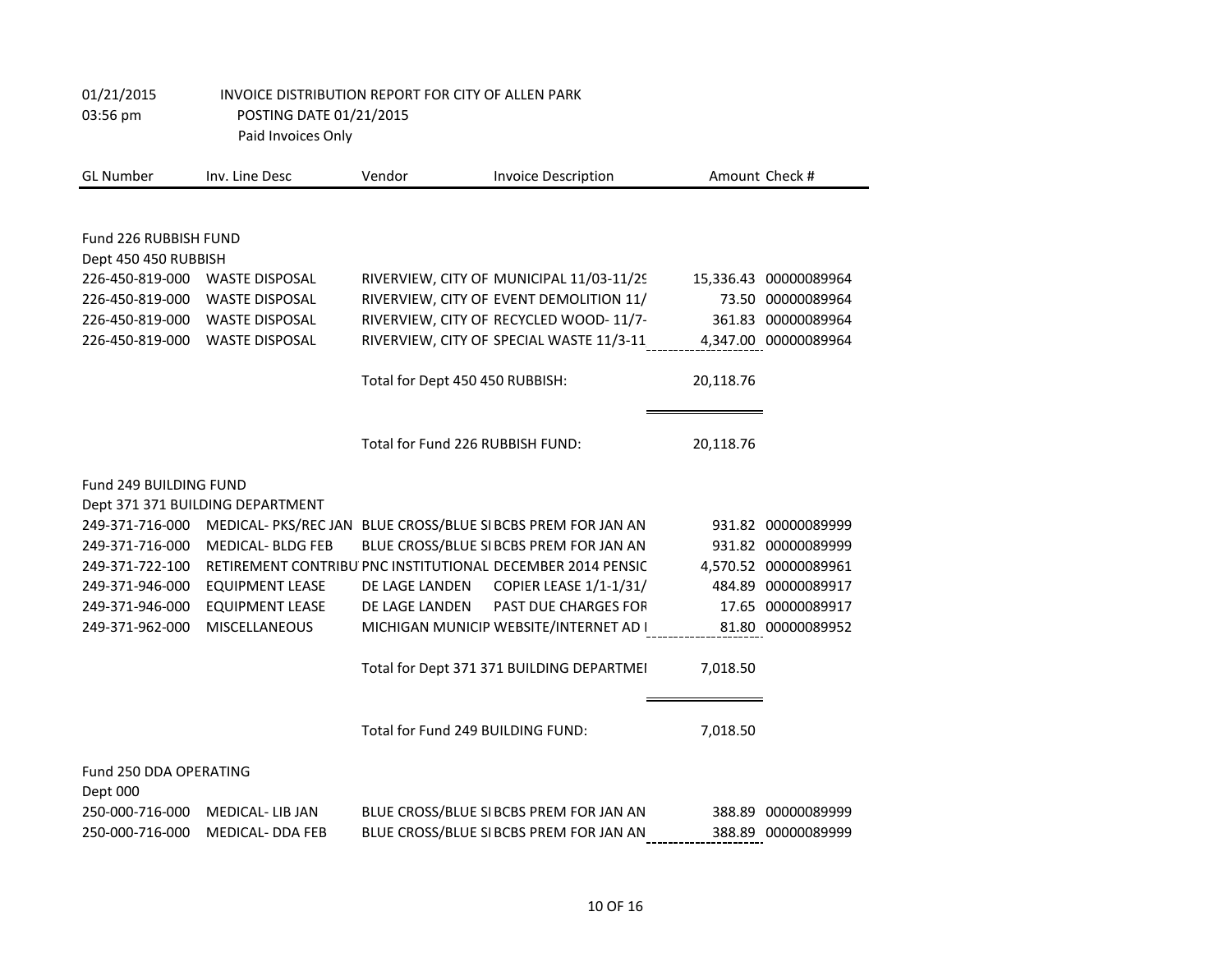| <b>GL Number</b>             | Inv. Line Desc                                        | Vendor                            | <b>Invoice Description</b>                                  |          | Amount Check #       |
|------------------------------|-------------------------------------------------------|-----------------------------------|-------------------------------------------------------------|----------|----------------------|
|                              |                                                       | Total for Dept 000 :              |                                                             | 777.78   |                      |
|                              |                                                       | Total for Fund 250 DDA OPERATING: |                                                             | 777.78   |                      |
| Dept 000                     | Fund 265 DRUG FORFEITURE - FEDERAL                    |                                   |                                                             |          |                      |
| 265-000-939-000              |                                                       |                                   | VEHICLE MAINTENANCE GLENDALE AUTO VA PARTS FOR 2009 FORD E  | 211.88   | 00000089931          |
| 265-000-939-000              |                                                       |                                   | VEHICLE MAINTENANCE B & K COLLISION, IN ACCIDENT DAMAGE 100 | 4,017.94 | 00000089904          |
| 265-000-939-000              | <b>VEHICLE MAINTENANCE SAFETY-KLEEN</b>               |                                   | <b>MULTI USE PARTS CLEAN</b>                                |          | 62.19 00000089966    |
| 265-000-939-000              | VEHICLE MAINTENANCE BAKER'S GAS & WELICYLINDER RENTAL |                                   |                                                             |          | 19.45 00000089906    |
| 265-000-984-000              |                                                       |                                   | COMPUTER EQUIPMENT THOMSON REUTERS WEST INFO CHARGES 12     |          | 140.00 00000089979   |
|                              |                                                       | Total for Dept 000 :              |                                                             | 4,451.46 |                      |
|                              |                                                       |                                   | Total for Fund 265 DRUG FORFEITURE - FEDEI                  | 4,451.46 |                      |
| Fund 271 LIBRARY<br>Dept 000 |                                                       |                                   |                                                             |          |                      |
| 271-000-050-000              | PREPAID EXPENSE-OTHE SCIENCE ALIVE                    |                                   | <b>2015 SUMMER READING</b>                                  |          | 205.50 00000089969   |
| 271-000-716-000              | <b>MEDICAL- DPS JAN</b>                               |                                   | BLUE CROSS/BLUE SI BCBS PREM FOR JAN AN                     |          | 388.89 00000089999   |
| 271-000-716-000              | <b>MEDICAL-LIB FEB</b>                                |                                   | BLUE CROSS/BLUE SI BCBS PREM FOR JAN AN                     |          | 388.89 00000089999   |
| 271-000-728-000              | <b>OFFICE SUPPLIES</b>                                | <b>BRODART CO.</b>                | <b>SUPPLIES</b>                                             |          | 430.50 00000089909   |
| 271-000-728-000              | <b>OFFICE SUPPLIES</b>                                | LOWER HURON SUPISUPPLIES          |                                                             | 238.72   | 00000089947          |
| 271-000-728-000              | <b>OFFICE SUPPLIES</b>                                | SELCO                             | <b>SUPPLIES</b>                                             | 288.68   | 00000089970          |
| 271-000-728-000              | <b>OFFICE SUPPLIES</b>                                | <b>UPSTART</b>                    | <b>SUMMER READING SUPI</b>                                  |          | 1,710.35 00000089981 |
| 271-000-757-000              | <b>OPERATING SUPPLIES</b>                             | SCHOLASTIC BOOK F SUPPLIES        |                                                             |          | 415.50 00000089968   |
| 271-000-827-000              | <b>LIBRARY SERVICES</b>                               |                                   | THE LIBRARY NETWO PMT FOR 3 DATGD4 130                      |          | 477.00 00000089978   |
| 271-000-827-000              | <b>LIBRARY SERVICES</b>                               |                                   | THE LIBRARY NETWC EXTERNAL DATAMAILER                       |          | 301.82 00000089978   |
| 271-000-827-000              | <b>LIBRARY SERVICES</b>                               |                                   | THE LIBRARY NETWO PMT FOR SAS BASIC FEE                     |          | 7,488.50 00000089978 |
| 271-000-827-000              | <b>LIBRARY SERVICES</b>                               |                                   | THE LIBRARY NETWO PMT FOR TUMBLEBOOK                        |          | 728.90 00000089978   |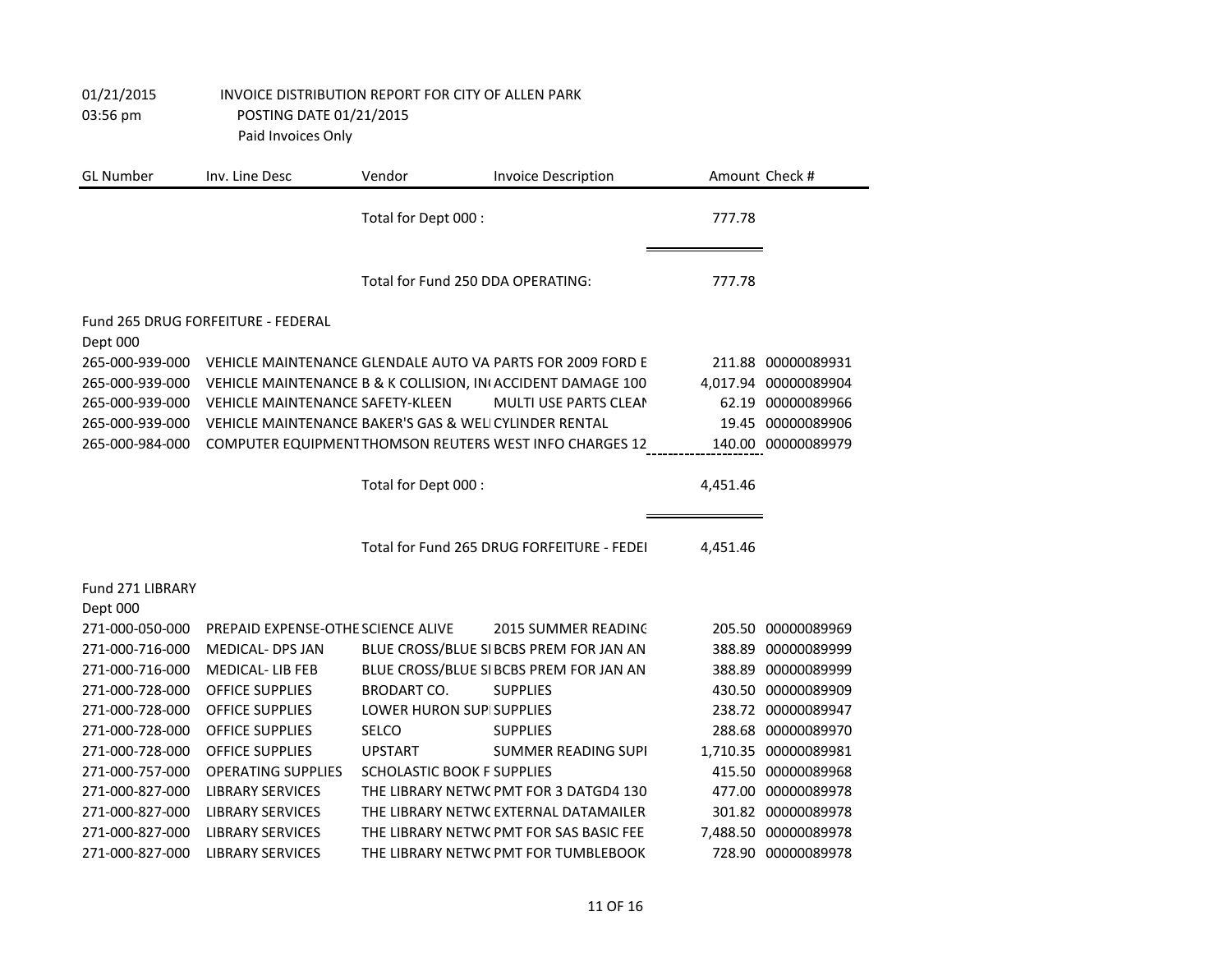| <b>GL Number</b>             | Inv. Line Desc                           | Vendor                      | <b>Invoice Description</b>                                             |           | Amount Check #         |
|------------------------------|------------------------------------------|-----------------------------|------------------------------------------------------------------------|-----------|------------------------|
|                              |                                          |                             |                                                                        |           |                        |
| 271-000-827-000              | <b>LIBRARY SERVICES</b>                  |                             | UNIQUE MANAGEMI PLACEMENTS 12-/1-12/2                                  |           | 170.05 00000089980     |
| 271-000-828-000              | <b>MATERIALS</b>                         | <b>BAKER &amp; TAYLOR</b>   | <b>MATERIALS</b>                                                       |           | 110.85 00000089905     |
| 271-000-828-000              | <b>MATERIALS</b>                         | <b>BAKER &amp; TAYLOR</b>   | <b>MATERIALS</b>                                                       |           | 189.92 00000089905     |
| 271-000-828-000              | <b>MATERIALS</b>                         | <b>BAKER &amp; TAYLOR</b>   | <b>MATERIALS</b>                                                       |           | 38.13 00000089905      |
| 271-000-828-000              | <b>MATERIALS</b>                         | <b>BAKER &amp; TAYLOR</b>   | <b>MATERIALS</b>                                                       | 238.85    | 00000089905            |
| 271-000-828-000              | <b>MATERIALS</b>                         | <b>BAKER &amp; TAYLOR</b>   | <b>MATERIALS</b>                                                       | 41.37     | 00000089905            |
| 271-000-828-000              | <b>MATERIALS</b>                         | <b>BAKER &amp; TAYLOR</b>   | <b>MATERIALS</b>                                                       | 21.79     | 00000089905            |
| 271-000-828-000              | <b>MATERIALS</b>                         | <b>BAKER &amp; TAYLOR</b>   | <b>MATERIALS</b>                                                       | 177.27    | 00000089905            |
| 271-000-828-000              | <b>MATERIALS</b>                         | WORLD BOOK, INC. SUPPLIES   |                                                                        |           | 1,568.00 00000089987   |
| 271-000-853-000              | TELEPHONE-LIBRARY                        |                             | AT & T LONG DISTAN SERVICE 12/2-12/31/14                               | 1.41      | 00000089903            |
| 271-000-853-000              | TELEPHONE-LIBRARY                        | <b>AT &amp; T</b>           | SERVICE 1/1-1/31/15                                                    | 113.25    | 00000089900            |
| 271-000-943-000              | <b>EQUIPMENT RENTAL</b>                  |                             | KONICA MINOLTA BI MONTHLY METER CHGS                                   |           | 241.15 00000089944     |
|                              |                                          |                             |                                                                        |           |                        |
|                              |                                          | Total for Dept 000 :        |                                                                        | 15,975.29 |                        |
|                              |                                          |                             |                                                                        |           |                        |
|                              |                                          |                             |                                                                        |           |                        |
|                              |                                          | Total for Fund 271 LIBRARY: |                                                                        | 15,975.29 |                        |
|                              |                                          |                             |                                                                        |           |                        |
| Fund 592 WATER & SEWER       |                                          |                             |                                                                        |           |                        |
| Dept 601 601 WATER AND SEWER |                                          |                             |                                                                        |           |                        |
| 592-601-604-000              |                                          |                             | <b>IWC CHARGES - DETROIT DETROIT WATER &amp; SIWC CHARGES FOR DEC.</b> |           | 4,099.64 00000089918   |
| 592-601-607-300              | <b>EXCESS FLOWS - WAYNE WAYNE COUNTY</b> |                             | JAN 2015 FIXED EXCESS                                                  |           | 64,549.00 00000090004  |
| 592-601-607-300              | PER JIM OVERPMT 1000 WAYNE COUNTY        |                             | JAN 2015 FIXED EXCESS                                                  |           | (1,000.00) 00000090004 |
| 592-601-643-000              | UTILITIES-17439 HANOV DTE ENERGY         |                             | SERVICES 12/9-1/10/15                                                  |           | 107.49 00000089920     |
| 592-601-643-000              | UTILITIES- 17501 OAKW(DTE ENERGY         |                             | SERVICES 12/9-1/9/15                                                   | 38.29     | 00000089920            |
| 592-601-643-000              | UTILITIES- 5020 QUAND DTE ENERGY         |                             | SERVICES 12/3-1/6/15                                                   |           | 140.32 00000089920     |
| 592-601-643-000              | UTILITIES- 4245 ALLEN R DTE ENERGY       |                             | SERVICES 12/3-1/6/15                                                   |           | 116.89 00000089920     |
| 592-601-643-000              | UTILITIES-4230 LAUREN(DTE ENERGY         |                             | SERVICES 12/3-1/2/15                                                   |           | 51.70 00000089920      |
| 592-601-643-000              | UTILITIES-4247 ALLEN RI DTE ENERGY       |                             | SERVICES 12/3-1/6/15                                                   |           | 1,062.91 00000089920   |
| 592-601-643-000              | UTILITIES- 997 ENTERPRIDTE ENERGY        |                             | SERVICES 12/3-1/6/15                                                   |           | 68.33 00000089920      |
| 592-601-643-000              | UTILITIES- WATER                         |                             | AT & T LONG DISTAN SERVICE 12/5-12/30/14                               |           | 8.51 00000089903       |
| 592-601-643-000              | UTILITIES-5020 QUANDT AT & T             |                             | SERVICE 1/1-1/31/15                                                    |           | 23.33 00000089900      |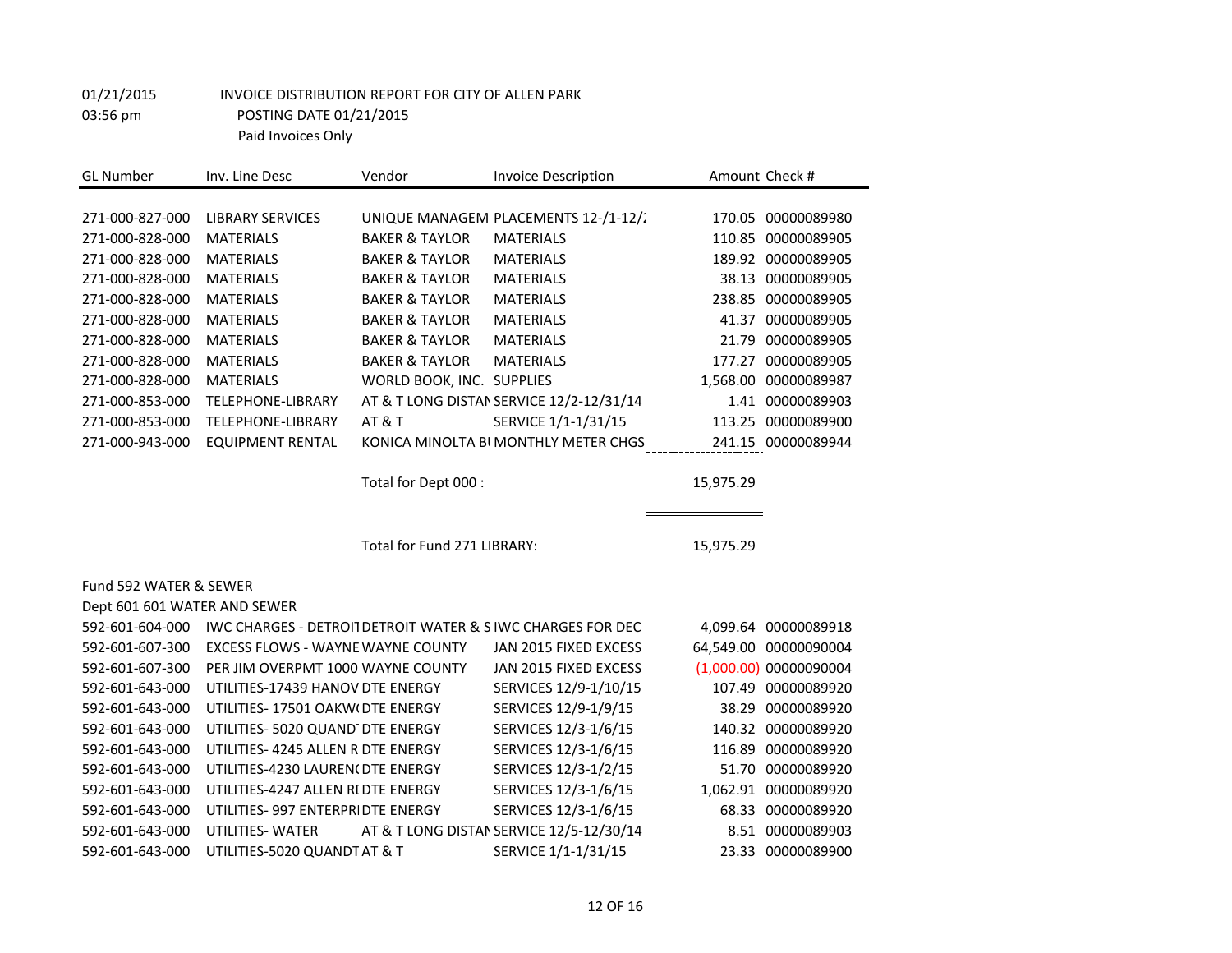| <b>GL Number</b> | Inv. Line Desc                                             | Vendor                  | <b>Invoice Description</b>                                     |          | Amount Check #        |
|------------------|------------------------------------------------------------|-------------------------|----------------------------------------------------------------|----------|-----------------------|
|                  |                                                            |                         |                                                                |          |                       |
| 592-601-643-000  | UTILITIES-WATER/SEWEIAT & T                                |                         | SERVICE 1/1-1/13/15                                            | 36.51    | 00000089900           |
| 592-601-643-000  | UTILITIES-ECORSE PUMP AT & T                               |                         | SERVICE 1/1-1/31/15                                            | 22.88    | 00000089900           |
| 592-601-643-000  | UTILITIES- COLLEGE PUN AT & T                              |                         | SERVICE 1/1-1/31/15                                            | 29.49    | 00000089900           |
| 592-601-667-001  | VEHICLE MAINTENANCE WILLIAMS, W.W.                         |                         | <b>TRANSMISSION REPAIR \</b>                                   | 758.78   | 00000089986           |
| 592-601-667-001  | VEHICLE MAINTENANCE SAFETY-KLEEN                           |                         | MULTI USE PARTS CLEAN                                          | 62.20    | 00000089966           |
| 592-601-667-001  | VEHICLE MAINTENANCE BAKER'S GAS & WELICYLINDER RENTAL      |                         |                                                                | 19.45    | 00000089906           |
| 592-601-671-001  |                                                            |                         | SEWER MAINTENANCE MEYER LABORATOR\ 2-5 GAL BACTER SOL/FEI      | 395.35   | 00000089951           |
| 592-601-671-001  | SEWER MAINTENANCE CO-PIPE PRODUCTS, SUPPLIES               |                         |                                                                | 701.90   | 00000089915           |
| 592-601-671-001  |                                                            |                         | SEWER MAINTENANCE H. DOMINE ENTERPF CAST IRON MAN HOLE C       | 50.00    | 00000089934           |
| 592-601-673-001  | <b>MAIN MAINTENANCE</b>                                    | S & W PLUMBING          | <b>WALL FAUCET FOR DPS (</b>                                   | 149.00   | 00000089965           |
| 592-601-673-001  | <b>MAIN MAINTENANCE</b>                                    |                         | STATE OF MICHIGAN MDEQ LABORATORY SEF                          | 175.00   | 00000089975           |
| 592-601-673-001  | <b>MAIN MAINTENANCE</b>                                    |                         | ETNA SUPPLY COMP. FORD SUPPLIES WATER I                        | 178.07   | 00000089928           |
| 592-601-673-001  | <b>MAIN MAINTENANCE</b>                                    | ETNA SUPPLY COMP. PARTS |                                                                | 232.62   | 00000089928           |
| 592-601-673-001  | MAIN MAINTENANCE-W LOWE'S                                  |                         | SUPPLIES 12/2/14-12/24                                         |          | 73.53 00000089946     |
| 592-601-673-001  | MAIN MAINTENANCE-W LOWE'S                                  |                         | SUPPLIES 12/2/14-12/24                                         | 337.21   | 00000089946           |
| 592-601-673-001  |                                                            |                         | MAIN MAINTENANCE-T JOHN D. OSBORNE T 21A LIMESTONE AND CL      | 1,039.07 | 00000089941           |
| 592-601-673-001  |                                                            |                         | MAIN MAINTENANCEJO  HYDRO DESIGNS, IN(CROSS CONN INSPEC/RE     | 1,935.00 | 00000089938           |
| 592-601-678-001  |                                                            |                         | METER MAINTENANCE ETNA SUPPLY COMP STRAINER COVER GASKE        | 13.11    | 00000089928           |
| 592-601-678-001  | <b>METER MAINTENANCE- LOWE'S</b>                           |                         | SUPPLIES 12/2/14-12/24                                         | 142.93   | 00000089946           |
| 592-601-712-000  | CLOTHING, CLEANING & CINTAS CORP.                          |                         | <b>UNIFORMS WATER</b>                                          | 41.18    | 00000089912           |
| 592-601-712-000  | CLOTHING, CLEANING & CINTAS CORP.                          |                         | <b>UNIFORMS WATER</b>                                          | 41.18    | 00000089912           |
| 592-601-712-000  | CLOTHING, CLEANING & CINTAS CORP.                          |                         | <b>UNIFORMS WATER</b>                                          | 41.18    | 00000089912           |
| 592-601-712-000  | CLOTHING, CLEANING & CINTAS CORP.                          |                         | <b>UNIFORMS WATER</b>                                          | 41.18    | 00000089912           |
| 592-601-716-000  | <b>MEDICAL- BLDG JAN</b>                                   |                         | BLUE CROSS/BLUE SI BCBS PREM FOR JAN AN                        |          | 7,954.98 00000089999  |
| 592-601-716-000  | MEDICAL-WATER FEB                                          |                         | BLUE CROSS/BLUE SI BCBS PREM FOR JAN AN                        | 7,954.98 | 00000089999           |
| 592-601-717-000  |                                                            |                         | RETIREE HEALTH BENEFI BLUE CROSS BLUE SI BC BS PREMIUMS FEB 2( | 5,462.54 | 00000089998           |
| 592-601-717-000  |                                                            |                         | RETIREE HEALTH BENEFI BLUE CROSS/BLUE SI BCBS PREM FOR JAN AN  | 8,710.22 | 00000089999           |
| 592-601-717-000  |                                                            |                         | RETIREE HEALTH BENEFI BLUE CROSS/BLUE SI BCBS PREM FOR JAN AN  |          | 10,397.35 00000089999 |
| 592-601-722-100  |                                                            |                         | RETIREMENT CONTRIBU PNC INSTITUTIONAL DECEMBER 2014 PENSIC     |          | 11,494.68 00000089961 |
| 592-601-757-000  | <b>OPERATING SUPPLIES</b>                                  |                         | SAM'S CLUB DIRECT SUPPLIES 11/210/14-12/                       | 159.88   | 00000089967           |
| 592-601-900-000  | PRINTING & PUBLISHING ALLEGRA MARKETIN SUPPLIES WATER DEPT |                         |                                                                | 1,042.84 | 00000089896           |
| 592-601-940-500  | FAIRLANE/INDEPNCE MI HADDIX ELECTRIC                       |                         | LIGHT REPAIR PUMP STA                                          |          | 535.00 00000089935    |
|                  |                                                            |                         |                                                                |          |                       |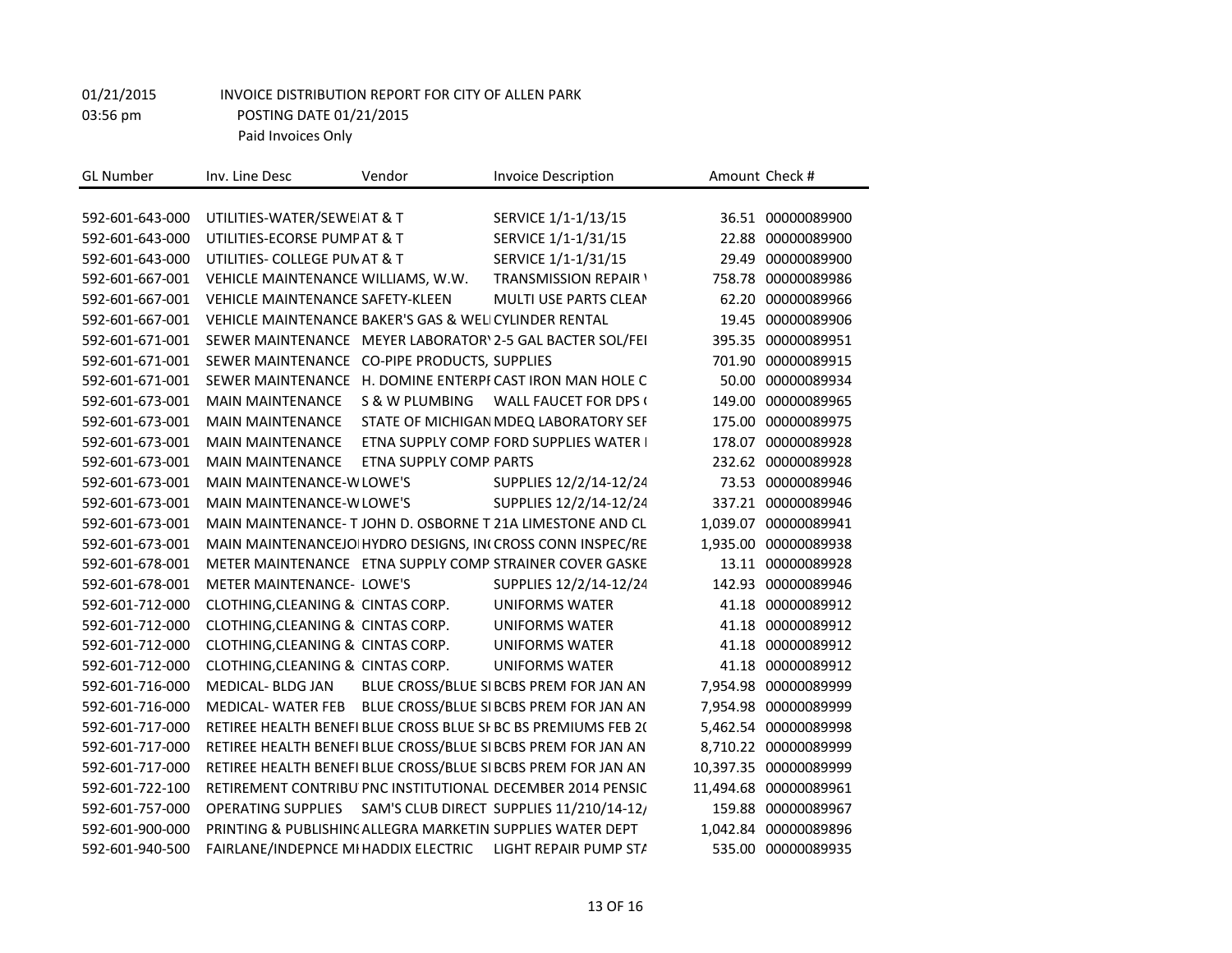| <b>GL Number</b>                   | Inv. Line Desc                       | Vendor                            | <b>Invoice Description</b>                                                           |            | Amount Check #                             |
|------------------------------------|--------------------------------------|-----------------------------------|--------------------------------------------------------------------------------------|------------|--------------------------------------------|
|                                    |                                      |                                   |                                                                                      |            |                                            |
| 592-601-944-000<br>592-601-946-000 | <b>COPIER FEES</b>                   | DE LAGE LANDEN                    | CONSENT JUDGEMENT E WADE-TRIM/ASSOCI PROF SERV 11/2-11/29/<br>COPIER LEASE 1/1-1/31/ |            | 3,014.00 00000089982<br>489.23 00000089917 |
|                                    | <b>COPIER FEES</b>                   |                                   | PAST DUE CHARGES FOR                                                                 |            |                                            |
| 592-601-946-000                    |                                      | DE LAGE LANDEN                    |                                                                                      |            | 17.65 00000089917                          |
|                                    |                                      |                                   | Total for Dept 601 601 WATER AND SEWER:                                              | 133,016.58 |                                            |
| Dept 603 603 BASIN                 |                                      |                                   |                                                                                      |            |                                            |
| 592-603-716-000                    |                                      |                                   | EMPLOYEE BENEFITS-BA BLUE CROSS/BLUE SI BCBS PREM FOR JAN AN                         |            | 1,559.42 00000089999                       |
| 592-603-716-000                    |                                      |                                   | EMPLOYEE BENEFITS- B/ BLUE CROSS/BLUE SI BCBS PREM FOR JAN AN                        |            | 1,559.42 00000089999                       |
| 592-603-722-100                    |                                      |                                   | RETIREMENT CONTRIBU PNC INSTITUTIONAL DECEMBER 2014 PENSIC                           |            | 7,585.93 00000089961                       |
| 592-603-853-000                    | TELEPHONE- BY PASS ST AT & T         |                                   | SERVICE 1/1-1/31/15                                                                  |            | 227.63 00000089900                         |
| 592-603-853-000                    | <b>TELEPHONE- BASIN</b>              | <b>AT &amp; T</b>                 | SERVICE 1/1-1/31/15                                                                  |            | 24.07 00000089900                          |
| 592-603-853-000                    | TELEPHONE-DIX ALARM AT & T           |                                   | SERVICE 1/1-1/31/15                                                                  |            | 29.49 00000089900                          |
| 592-603-853-000                    | TELEPHONE-VINE ALARNAT & T           |                                   | SERVICE 1/1-1/131/15                                                                 | 29.49      | 00000089900                                |
| 592-603-920-000                    | UTILITIES-14500 MORAI DTE ENERGY     |                                   | SERVICES 12-8-1/12/15                                                                | 581.76     | 00000089924                                |
| 592-603-920-000                    | UTILITIES- 14500 MORAI DTE ENERGY    |                                   | SERVICES 12/8-1/12/15                                                                | 1,340.25   | 00000089924                                |
| 592-603-920-000                    | UTILITIES-14500 MORAN DTE ENERGY     |                                   | SERVICES 12/8-1/12/15                                                                |            | 3,787.85 00000089920                       |
| 592-603-920-000                    | UTILITIES-1050 ENTERPF DTE ENERGY    |                                   | SERVICES 12/3-1/6/15                                                                 |            | 313.93 00000089920                         |
| 592-603-934-000                    |                                      |                                   | EQUIPMENT MAINTENA MEYER LABORATOR\ FLOAT SOLVE 5 GAL/LTL                            |            | 1,052.37 00000089951                       |
| 592-603-940-000                    | FAIRLANE/INDEPNCE MI AT & T          |                                   | SERVICE 1/1-1/31/15                                                                  |            | 23.55 00000089900                          |
| 592-603-940-000                    | FAIRLANE/INDEPNCE MI AT & T          |                                   | SERVICE 1/1-1/31/15                                                                  |            | 151.47 00000089900                         |
|                                    |                                      | Total for Dept 603 603 BASIN:     |                                                                                      | 18,266.63  |                                            |
|                                    |                                      | Total for Fund 592 WATER & SEWER: |                                                                                      | 151,283.21 |                                            |
|                                    | Fund 593 SOUTHFIELD LEASE PROPERTIES |                                   |                                                                                      |            |                                            |
| Dept 000<br>593-000-677-000        | <b>MISCELLANEOUS</b>                 |                                   | MODERNISTIC WATE FLOOD CLEAN UP AUG 1                                                |            | 75,973.58 00000090002                      |
|                                    |                                      | Total for Dept 000 :              |                                                                                      | 75,973.58  |                                            |

Ξ,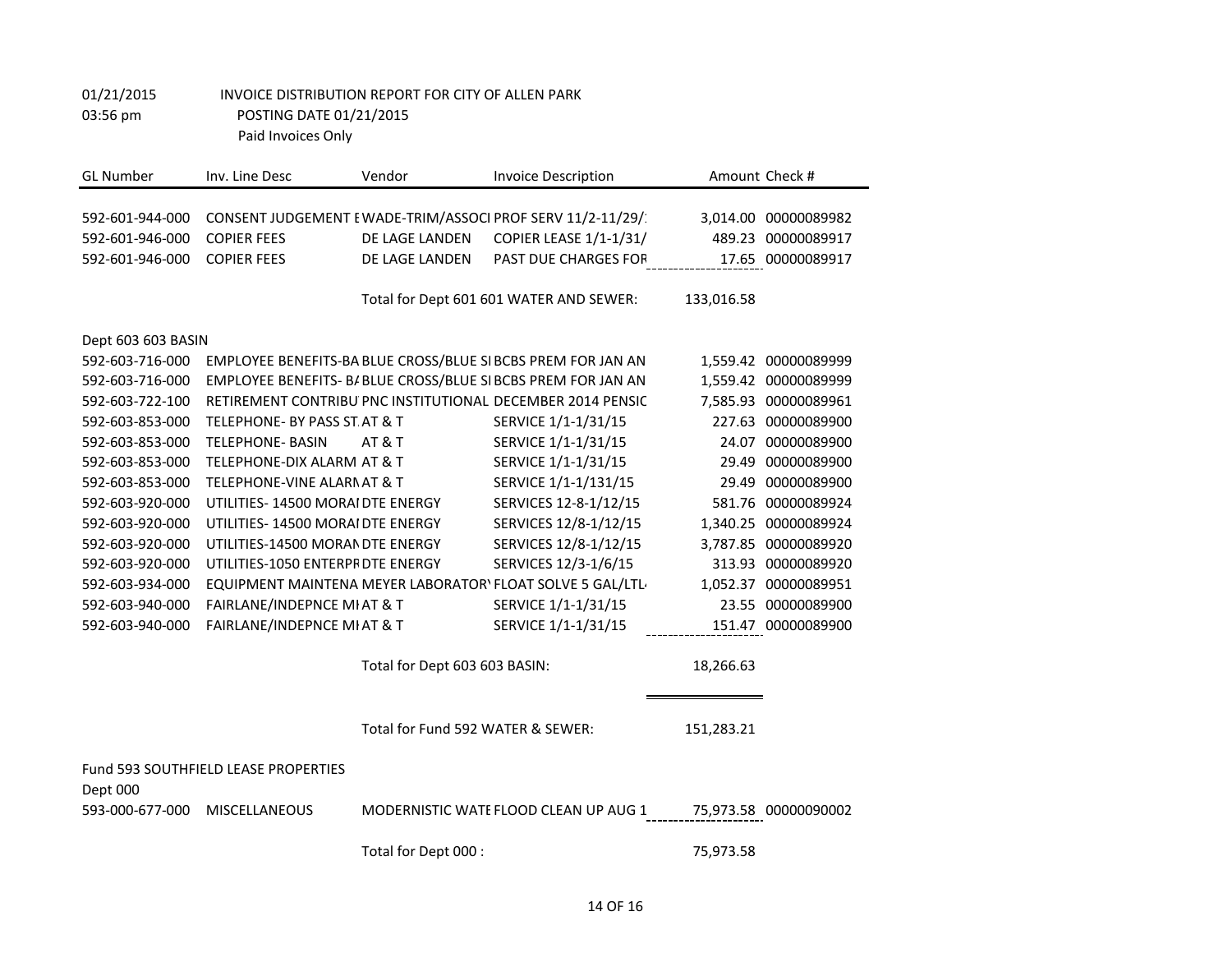| 01/21/2015 | INVOICE DISTRIBUTION REPORT FOR CITY OF ALLEN PARK |
|------------|----------------------------------------------------|
| 03:56 pm   | POSTING DATE 01/21/2015                            |
|            | Paid Invoices Only                                 |

| <b>GL Number</b>                 | Inv. Line Desc                      | Vendor                               | <b>Invoice Description</b>                                     |           | Amount Check #       |
|----------------------------------|-------------------------------------|--------------------------------------|----------------------------------------------------------------|-----------|----------------------|
|                                  |                                     |                                      |                                                                |           |                      |
|                                  |                                     |                                      | Total for Fund 593 SOUTHFIELD LEASE PROPE                      | 75,973.58 |                      |
| <b>Fund 701 TRUST AND AGENCY</b> |                                     |                                      |                                                                |           |                      |
| Dept 000                         |                                     |                                      |                                                                |           |                      |
| 701-000-241-000                  | HISTORICAL MUSEUM E! DTE ENERGY     |                                      | SERVICES 12/8-1/10/15                                          |           | 37.03 00000089920    |
| 701-000-242-000                  |                                     |                                      | CITY FESTIVITIES ESCROVPEAK SOFTWARE SYSPMT FOR SOFTWARE FO    |           | 4,700.00 00000089954 |
| 701-000-242-000                  |                                     |                                      | CITY FESTIVITIES ESCROVKIESLERS POLICE SUI PMT FOR WEAPONS PUI |           | 963.00 00000089942   |
|                                  |                                     |                                      |                                                                |           |                      |
|                                  |                                     | Total for Dept 000 :                 |                                                                | 5,700.03  |                      |
|                                  |                                     |                                      |                                                                |           |                      |
|                                  |                                     | Total for Fund 701 TRUST AND AGENCY: |                                                                | 5,700.03  |                      |
|                                  | Fund 703 SCHOOL AND COUNTY TAX FUND |                                      |                                                                |           |                      |
| Dept 000                         |                                     |                                      |                                                                |           |                      |
| 703-000-275-000                  | <b>REFUNDABLE TAXES</b>             | DEVINE, TRACY                        | <b>OVERPMT OF 2014 TAXE</b>                                    |           | 380.49 00000089987   |
| 703-000-275-000                  | <b>REFUNDABLE TAXES</b>             | <b>FOURNIER, TRAVIS</b>              | <b>OVERPMT OF 2014 TAXE</b>                                    |           | 355.56 00000089988   |
| 703-000-275-000                  | REFUNDABLE TAXES-30C LERETA         |                                      | <b>OVERPMT OF 2014 TAXE</b>                                    |           | 372.07 00000089989   |
| 703-000-275-000                  | REFUNDABLE TAXES-30C LERETA         |                                      | <b>OVERPMT OF 2014 TAXE</b>                                    |           | 335.88 00000089989   |
| 703-000-275-000                  | REFUNDABLE TAXES-30C LERETA         |                                      | <b>OVERPMT OF 2014 TAXE</b>                                    |           | 410.05 00000089989   |
| 703-000-275-000                  | REFUNDABLE TAXES-30C LERETA         |                                      | <b>OVERPMT OF 2014 TAXE</b>                                    |           | 585.56 00000089989   |
| 703-000-275-000                  | <b>REFUNDABLE TAXES</b>             |                                      | MCCUE, STEPHANIE OVERPMT OF 2014 TAXE                          |           | 400.81 00000089990   |
| 703-000-275-000                  | <b>REFUNDABLE TAXES</b>             | MIZELL, JEREMIAH                     | <b>OVERPMT OF 2014 TAXE</b>                                    |           | 606.16 00000089991   |
| 703-000-275-000                  | <b>REFUNDABLE TAXES</b>             |                                      | NICKOWSKI, JOSEPH OVERPMT OF 2014 TAXE                         |           | 379.56 00000089992   |
| 703-000-275-000                  | <b>REFUNDABLE TAXES</b>             | SAMS, JASEN                          | <b>OVERPMT OF 2014 TAXE</b>                                    | 350.87    | 00000089994          |
| 703-000-275-000                  | <b>REFUNDABLE TAXES</b>             | SHARKEY, MEGAN                       | <b>OVERPMT OF 2014 TAXE</b>                                    |           | 302.91 00000089995   |
| 703-000-275-000                  | REFUNDABLE TAXES-30C WELLS FARGO    |                                      | <b>OVERPMT OF 2014 TAXE</b>                                    |           | 412.82 00000089996   |
| 703-000-275-000                  | REFUNDABLE TAXES-30C WELLS FARGO    |                                      | <b>OVERPMT OF 2014 TAXE</b>                                    |           | 656.67 00000089996   |
| 703-000-275-000                  | REFUNDABLE TAXES-30C WELLS FARGO    |                                      | <b>OVERPMT OF 2014 TAXE</b>                                    |           | 357.41 00000089996   |
| 703-000-275-000                  | REFUNDABLE TAXES-30C WELLS FARGO    |                                      | <b>OVERPMT OF 2014 TAXE</b>                                    |           | 427.59 00000089996   |